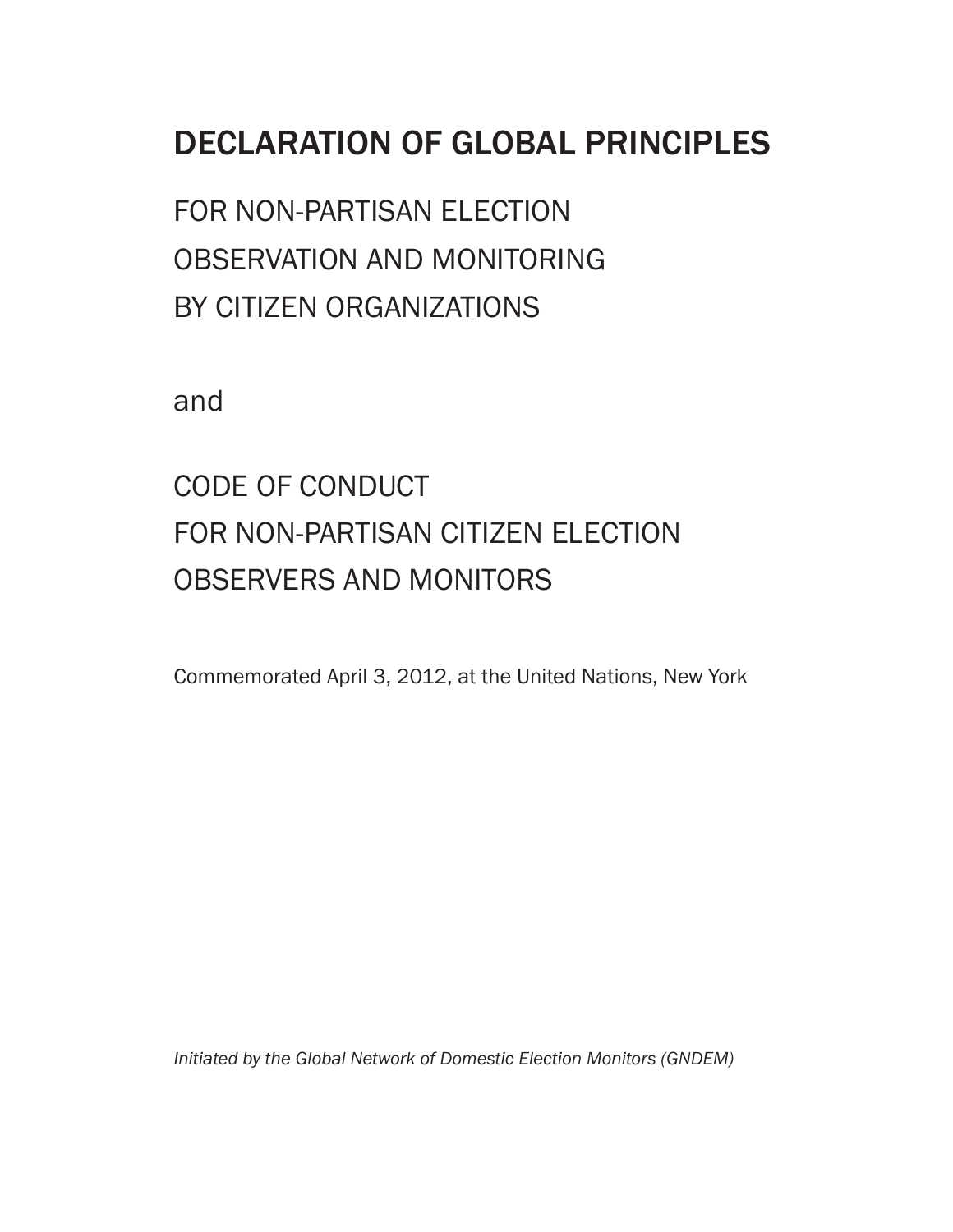# DECLARATION OF GLOBAL PRINCIPLES

FOR NON-PARTISAN ELECTION OBSERVATION AND MONITORING BY CITIZEN ORGANIZATIONS (DoGP)

and

# CODE OF CONDUCT FOR NON-PARTISAN CITIZEN ELECTION OBSERVERS AND MONITORS

Commemorated April 3, 2012, at the United Nations, New York

The DoGP is endorsed by over 160<sup>1</sup> nonpartisan election monitoring organizations in more than 75 countries on five continents. The Declaration is also endorsed by global and regional networks of election observers that advance democratic elections, citizen participation and representative, responsive and open democratic governance. In addition, 13 international organizations are Supporters of the Declaration.

# Endorsing Networks as of April 3, 2012

The Global Network of Domestic Election Monitors (GNDEM)

Acuerdo de Lima (Lima Accord)

Asian Network for Free Elections (ANFREL)

European Network of Election Monitoring Organizations (ENEMO)

Réseau Ouest Afrique pour la Surveillance des Elections (ROASE) / West Africa Election Observers Network (WAEON)

Southern African Development Community Election Support Network (SADC ESN)

*Emerging network initiatives from the Middle East and North Africa and from East Africa are also active in promoting the Declaration.*

# International Supporters of the Declaration as of April 3, 2012

*Intergovernmental Organizations*

Commonwealth Secretariat

European Parliament

High Representative of the European Union for Foreign Affairs and Security Policy and Vice-President of the Commission

International IDEA

Organization of American States (OAS)

Organization for Security and Co-operation in Europe, Office for Democratic Institutions and Human Rights (OSCE/ODIHR)

United Nations Secretariat

*Nongovernmental Organizations*

The Carter Center

Center for Electoral Assistance and Promotion (CAPEL)

Electoral Institute for Sustainable Democracy in Africa (EISA)

Electoral Reform International Services (ERIS)

International Foundation for Electoral Systems (IFES)

1 For a full list of endorsing organizations, please see Annex 1.

National Democratic Institute for International Affairs (NDI)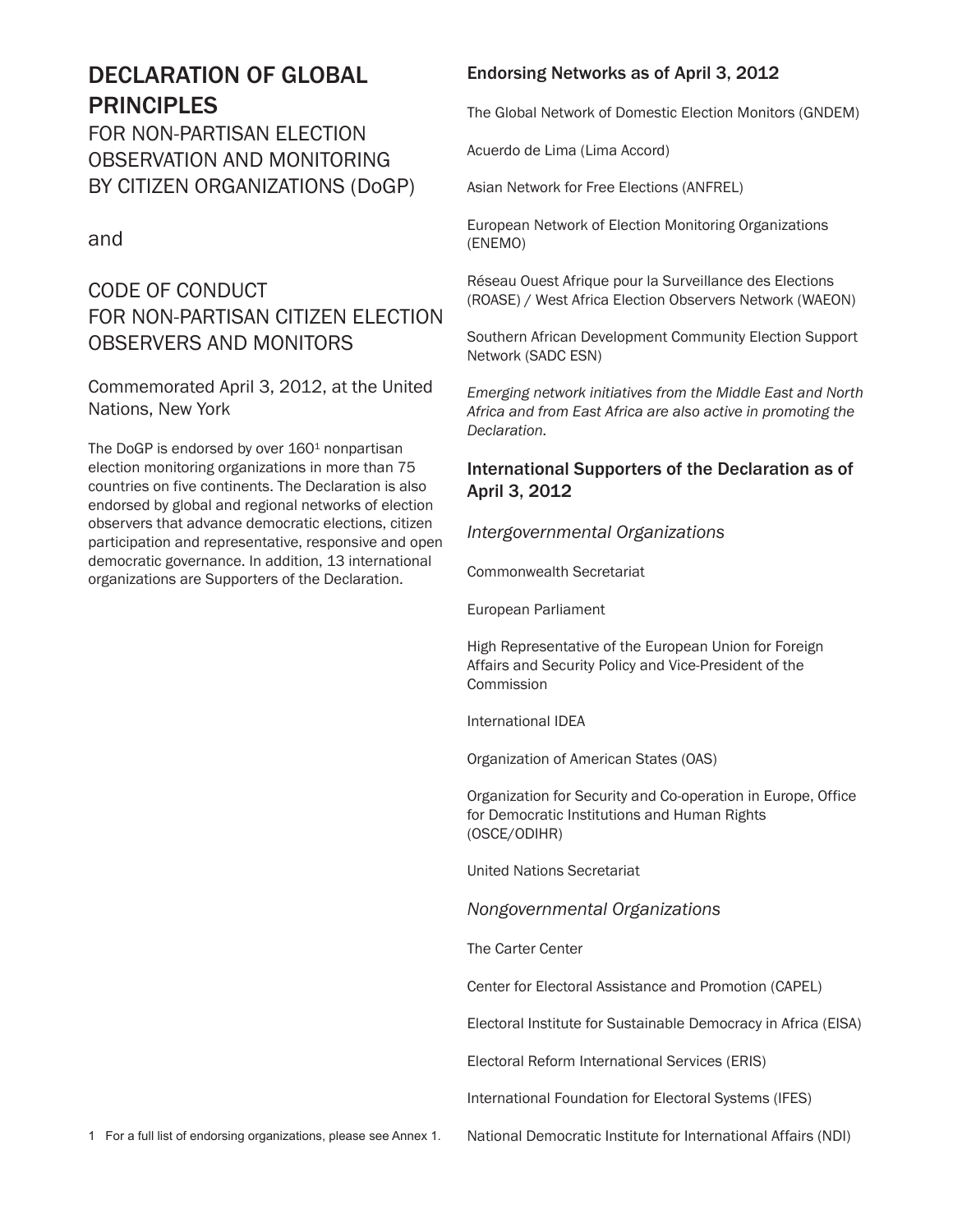# DECLARATION OF GLOBAL PRINCIPLES FOR NON-PARTISAN ELECTION OBSERVATION AND MONITORING BY CITIZEN ORGANIZATIONS

#### Preamble

Genuine democratic elections are the peoples' collective expression of sovereignty and an inalienable right of citizens. These precepts are recognized in national constitutions the world over and in international human rights instruments of the United Nations, regional intergovernmental organizations and other bodies.

The Universal Declaration of Human Rights article 21 states that: "The will of the people shall be the basis of the authority of government; this will shall be expressed in periodic and genuine elections which shall be by universal and equal suffrage and shall be held by secret ballot or by equivalent free voting procedures." Article 25 of the International Covenant on Civil and Political Rights (ICCPR, a treaty among 165 countries at this date) states that: "Every citizen shall have the right and the opportunity, without any of the distinctions mentioned in article 2 [that is, race, colour, sex, language, religion, political or other opinion, national or social origin, property, birth or other status] and without unreasonable restrictions: … To vote and to be elected at genuine periodic elections which shall be by universal and equal suffrage and shall be held by secret ballot, guaranteeing the free expression of the will of the electors…." The election related rights set forth and opportunities called for in those two articles are based on their explicit recognition that every citizen has the right to take part in government and public affairs, either directly or through freely chosen representatives.

Non-partisan election observation and monitoring by citizen organizations has emerged as one of the most tangible and significant dimensions of democratic development around the globe. In more than 90 countries on five continents over the last two decades, millions of citizens have joined non-partisan election observation and monitoring efforts to ensure electoral integrity and promote accountability in government and among political contestants. This has contributed to safeguarding genuine elections, mitigating potentials for conflict, and promoting accountability and democratic development.

Non-partisan observation and monitoring of elections by citizen organizations is part of participating in public affairs, which "relates to legislative, executive and administrative powers" and "covers all aspects of public administration, and the formulation and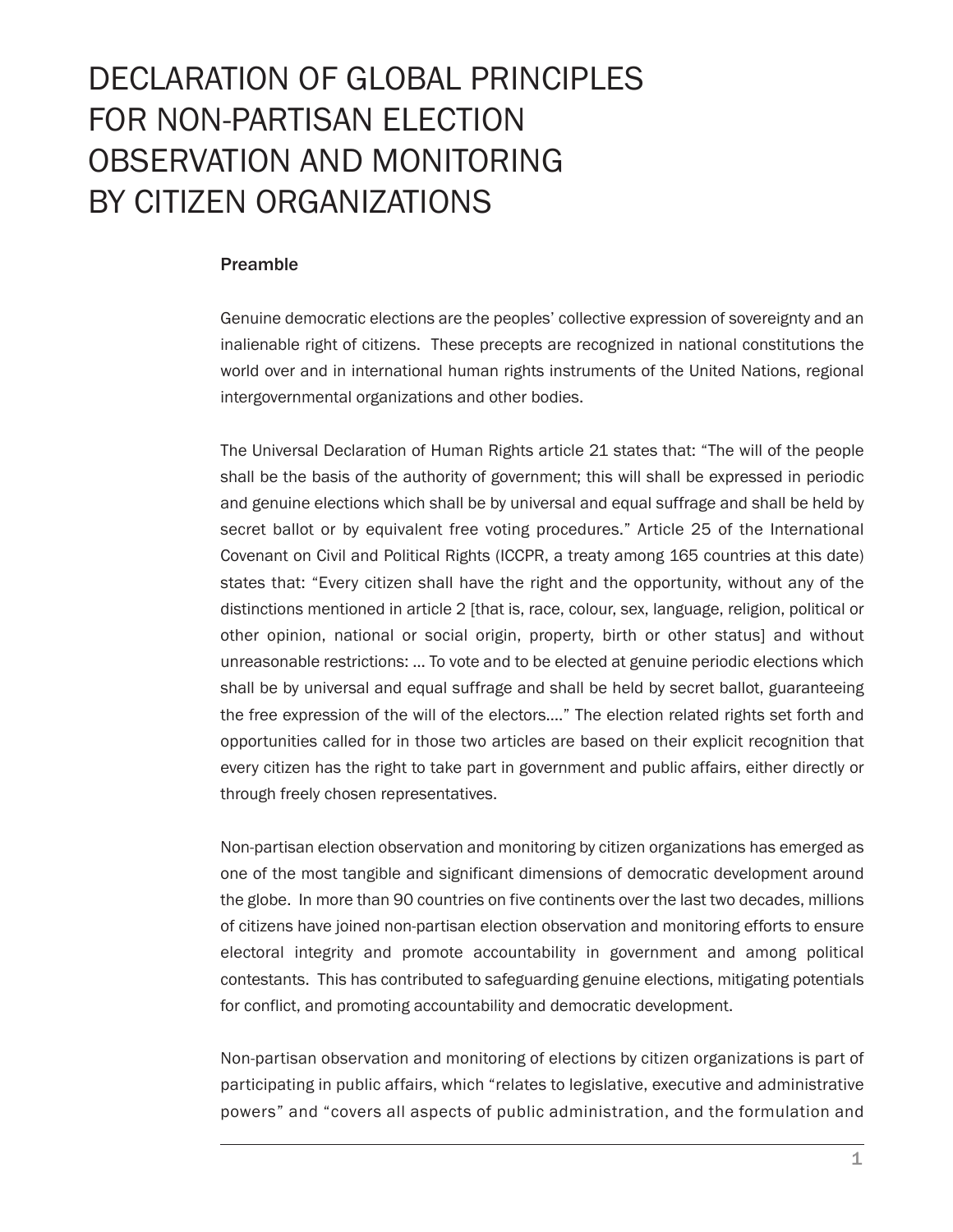implementation of policy…."(UNHRC General Comment 25, paragraph 5.) Non-partisan election observation and monitoring by citizen organizations exercises the right of association that is central to the functioning of nongovernmental organizations, as well as the right to seek, receive and impart information that is vital to transparency and is included in the freedom of expression protected by articles 19 of the Universal Declaration of Human Rights and the ICCPR. Establishing an election process that is open to citizen examination is essential because citizens not only have the right to genuine elections, they have the right to know whether the election process provided an opportunity for free expression of the will of the electors and accurately recorded and honored the electors' will.

Non-partisan citizen election observers and monitors can be considered as specialized human rights defenders focused on civil and political rights, which are central to achieving genuine elections. Genuine elections require respect for the exercise of human rights and fundamental freedoms, including association, peaceful assembly, expression, media freedom, movement, security of person, equal protection of the law for prospective voters and those seeking to be elected, as well as providing effective remedies when electoral related rights are violated.

These electoral related rights and freedoms, and related rule of law issues, are affected by a range of institutions and processes over a lengthy period of time that makes up an election cycle and are woven into the fabric of each country's political process and historical context. At the same time, elections allow citizens to aggregate their interests to demand that those seeking office address issues related to economic, social and cultural well being, as well as peace and security. Genuine elections therefore are not only a condition to establishing democratic governance; they are inseparable from broader democratic development.

With the exercise of rights come responsibilities, and non-partisan domestic election observers and monitors have an ethical obligation to conduct their activities in a responsible manner. Various international publications and the charters of individual domestic nonpartisan election observation and monitoring organizations and their cross-border networks emphasize that non-partisanship requires impartiality, accuracy and professionalism.

Non-partisan election observation and monitoring by citizen organizations requires the highest ethical standards for impartiality and accuracy based on credible methodologies that incorporate best practices that are suitable to national conditions. Non-partisan election observation and monitoring seeks to enhance electoral integrity by deterring and exposing irregularities and fraud, deterring and mitigating potentials for election-related violence and offering recommendations for improving electoral and political processes. It seeks to promote public confidence as the election process warrants and to promote citizen participation in government and public affairs through electoral processes that are free of proscribed discrimination and unreasonable restrictions.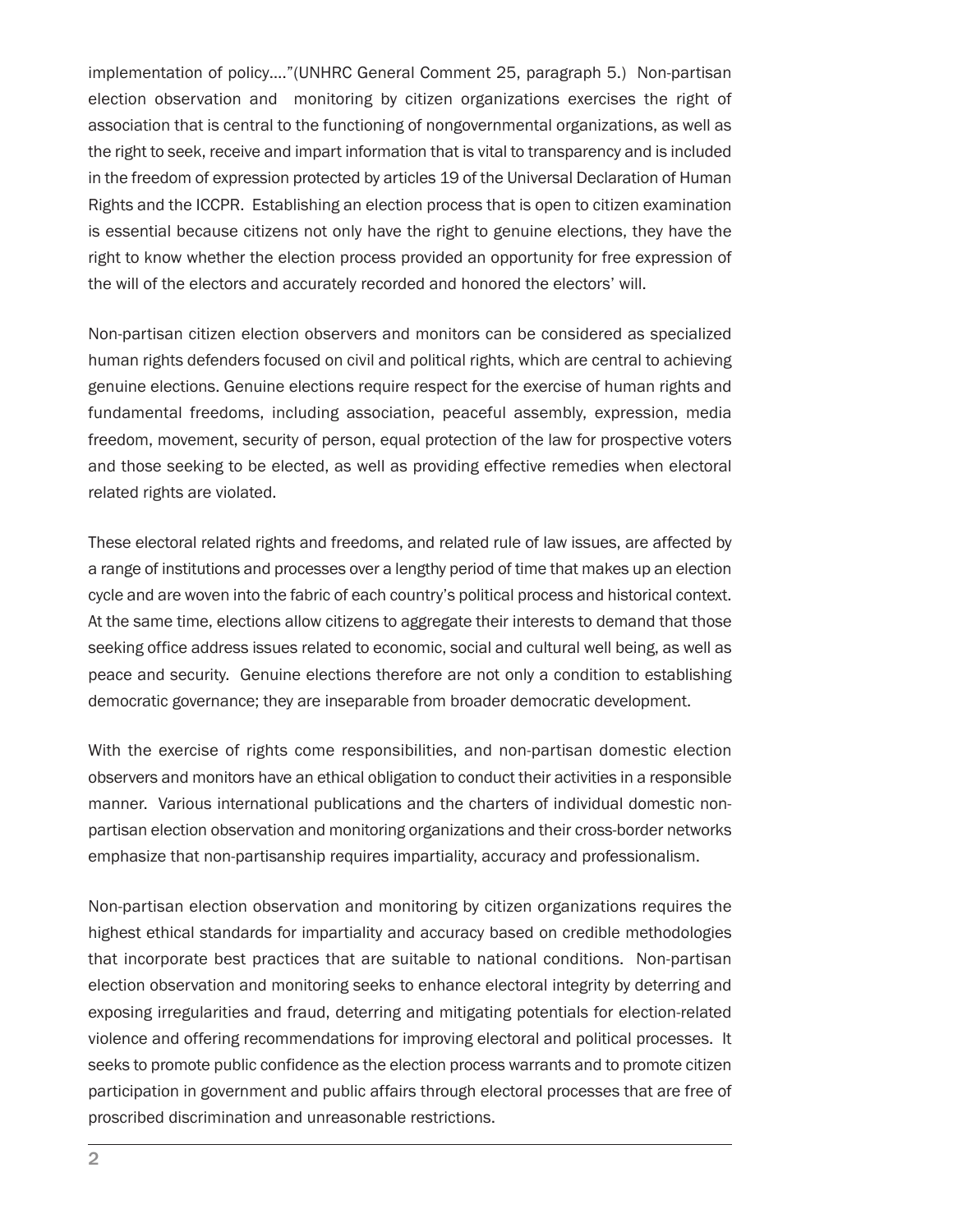Non-partisan election observation and monitoring by citizen organizations seeks to cooperate with election management bodies and other governmental authorities related to election processes and makes observations, assessments and findings based on the national legal framework and obligations concerning democratic elections that are set forth in international human rights instruments, as well as standards, principles and commitments presented in international and regional charters, conventions, declarations and other such documents.

The quality of an election process typically reflects the democratic character of governance leading to an election and can be an important indicator of the nature of government that results from an election. The skills and networks developed in non-partisan election observation and monitoring have allowed citizens across the globe not only to sustain their on-going electoral integrity activities, but also to strengthen and expand their monitoring, advocacy and accountability efforts to promote representative, transparent and accountable democratic governance.

#### *Therefore:*

*Recognizing* that non-partisan election observation and monitoring is a growing trend around the world, reaching thus far over 90 countries on five continents and mobilizing millions of citizens to participate in public affairs,

*Acknowledging* that non-partisan election observation and monitoring by citizen organizations can be considered as a specialized form of human rights defending that focuses on civil and political rights, which are central to achieving genuine elections, the rule of law and democratic governance,

*Noting* that non-partisan election observation and monitoring by citizen organizations can contribute significantly to deterring and mitigating potentials for election related violence, and that activities by non-partisan election observation and monitoring organizations can contribute significantly to improving the democratic quality of legal frameworks for elections, the conduct of election processes and broader democratic development,

*Appreciating* that election management bodies and other government authorities have the crucial responsibility to organize genuine democratic elections, that political parties and candidates have a right to seek to be elected, that citizens have the right to vote and to participate fully in election and political processes and that non-partisan election observation and monitoring by citizen organizations has a distinct role to play in the independent scrutiny of electoral processes,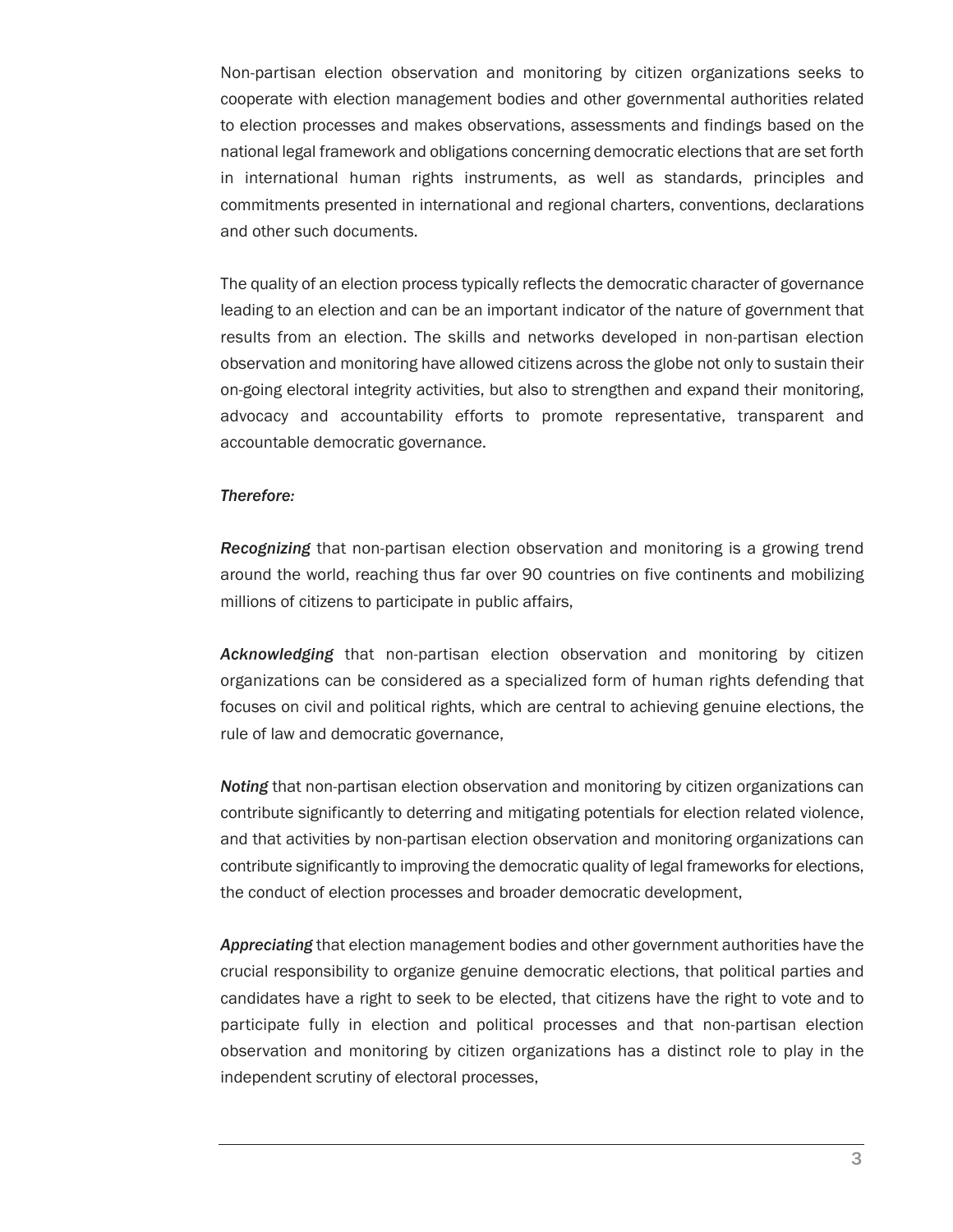*Affirming* that the conduct of non-partisan election observation and monitoring creates responsibilities to other citizens, including prospective voters, those seeking to be elected and those responsible for administering election processes and those charged with adjudicating electoral disputes,

*Emphasizing* that genuine democratic elections provide the means to resolve peacefully the competition for political power and provide the basis for citizens to express their will as to who shall have the authority to govern, as recognized in article 21 of the Universal Declaration of Human Rights and article 25 of the ICCPR,

*Appreciating* that the United Nations Human Rights Committee (UNHRC) in General Comment 25, paragraphs 5, 8, and 20, has declared to the 165 state parties to the ICCPR that the right to participate in public affairs is a broad concept whereby citizens take part through public debate, dialogue and their capacity to organize themselves, and the Committee has affirmed that: "There should be independent scrutiny of the voting and counting processes … so that electors have confidence…." that their elections are genuine,

*Affirming* that independent scrutiny of election administration, and the other processes surrounding elections, encompasses non-partisan observation and monitoring of elections by citizen organizations, which is distinct from judicial review and scrutiny by political parties, candidates or their agents,

*Acknowledging* that the charters, conventions, declarations and other instruments of regional intergovernmental organizations, as well as documents of nongovernmental organizations, also recognize the right to genuine democratic elections and that a number of instruments explicitly support non-partisan election observation and monitoring by citizen organizations, including, for example, paragraph 8 of the OCSE's 1990 Copenhagen Document and paragraph 22 of the 2007 African Charter on Democracy, Elections and Governance, and

*Recognizing* that many of the principles of non-partisan election observation and monitoring by citizen organizations are common to those of international election observation set forth in the 2005 Declaration of Principles for International Election Observation, which has been endorsed as of this date by 39 intergovernmental and international nongovernmental organizations and which was recognized with appreciation by the United Nations General Assembly (A/Res/64/155; 8 March 2010), and therefore adopting paragraphs 1 through 3 of that declaration as paragraphs 1 through 3 of this declaration and otherwise noting harmony between the two declarations,

The organizations endorsing this Declaration of Global Principles for Non-partisan Election Observation and Monitoring by Citizen Organizations and the accompanying Code of Conduct for Non-partisan Citizen Election Observers and Monitors hereby join to declare: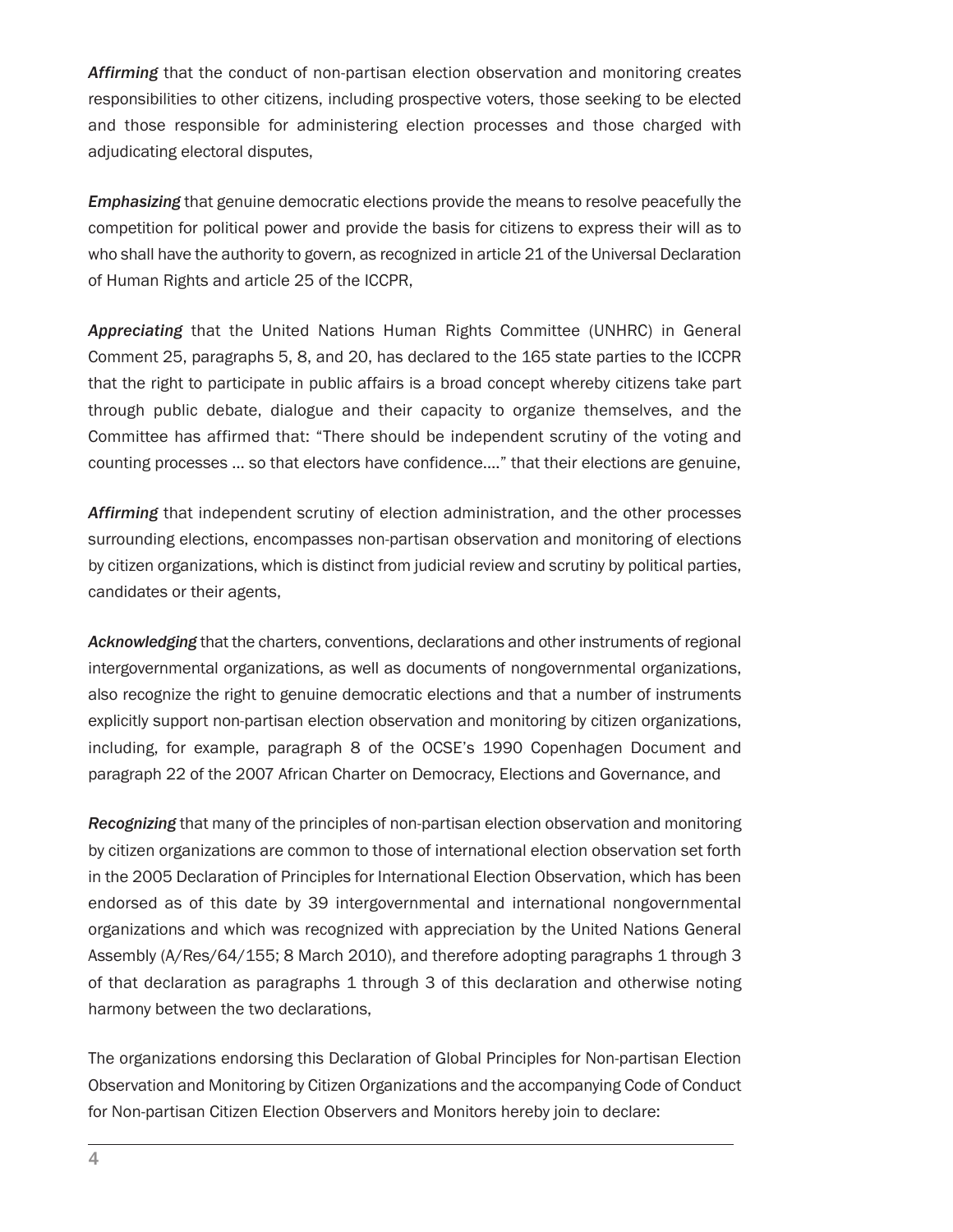# Genuine Democratic Elections

- 1. Genuine democratic elections are an expression of sovereignty, which belongs to the people of a country, the free expression of whose will provides the basis for the authority and legitimacy of government. The rights of citizens to vote and to be elected at periodic, genuine democratic elections are internationally recognized human rights. Genuine democratic elections are central for maintaining peace and stability, and they provide the mandate for democratic governance.
- 2. In accordance with the Universal Declaration of Human Rights, the ICCPR and other international instruments, everyone has the right and must be provided with the opportunity to participate in the government and public affairs of his or her country, without any discrimination prohibited by international human rights principles and without any unreasonable restrictions. This right can be exercised directly, by participating in referenda, standing for elected office and by other means, or can be exercised through freely chosen representatives.
- 3. The will of the people of a country is the basis for the authority of government, and that will must be determined through genuine periodic elections, which guarantee the right and opportunity to vote freely and to be elected fairly through universal and equal suffrage by secret balloting or equivalent free voting procedures, the results of which are accurately counted, announced and respected. A significant number of rights and freedoms, processes, laws and institutions are therefore involved in achieving genuine democratic elections.

#### Non-partisan, Independent Scrutiny of Electoral Processes

4. Non-partisan election observation and monitoring by citizen organizations is the mobilization of citizens in a politically neutral, impartial and non-discriminatory manner to exercise their right of participation in public affairs by witnessing and reporting on electoral developments through: independent, systematic and comprehensive evaluation of legal frameworks, institutions, processes and the political environment related to elections; impartial, accurate and timely analysis of findings; the characterization of the findings based on the highest ethical standards for impartiality and accuracy; the offering of appropriate recommendations for obtaining genuine democratic elections; and advocating for improvements in legal frameworks for elections, their implementation through electoral related administration and removal of impediments to full citizen participation in electoral and political processes.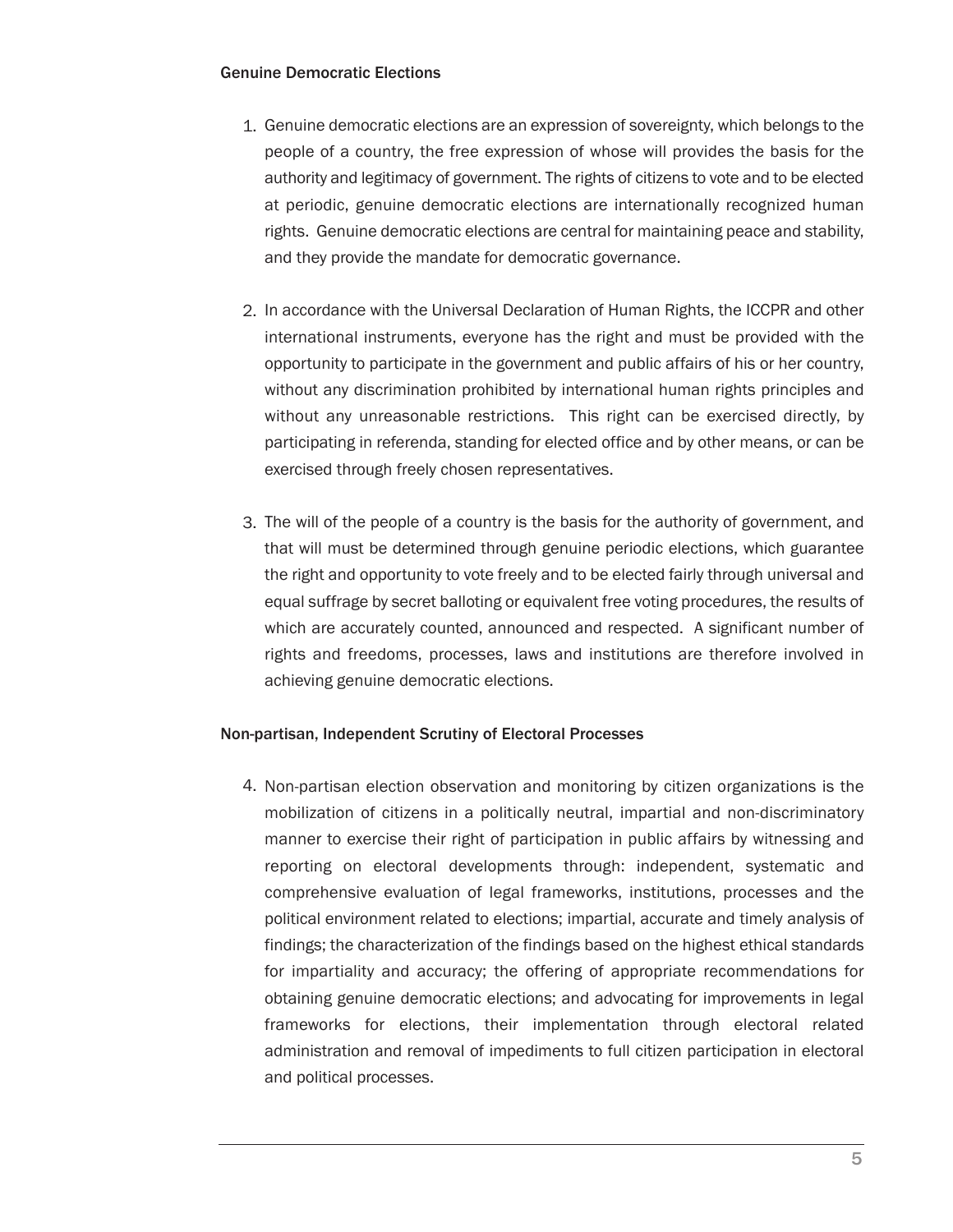- 5. Non-partisan election observation and monitoring by citizen organizations is impartial towards all political parties, candidates and those in favor of or opposed to any issue or initiative presented in a referendum. It is politically neutral and concerned with electoral outcomes only in determining the degree to which they are the result of a genuinely democratic process and are reported transparently, accurately and in a timely manner.
- 6. Non-partisan election observation and monitoring by citizen organizations seeks to work in cooperation with election management bodies, other governmental agencies and other electoral stakeholders and does not obstruct election processes or officials, electoral contestants or voters. Non-partisan citizen election observation and monitoring organizations should meet with electoral and other governmental authorities and other electoral stakeholders to seek, receive or provide information and to offer recommendations for improving electoral and political processes.
- 7. Non-partisan election observation and monitoring by citizen organizations is independent of government, including electoral authorities, and is conducted for the benefit of the people of a country in order to promote and safeguard the right of citizens to participate in government and public affairs directly or through freely chosen representatives elected in genuine democratic elections.
- 8. Non-partisan election observation and monitoring organizations should be transparent about their funding and must not accept funding from any source or upon any condition that creates a conflict of interest that would hinder the organization from conducting its monitoring activities in a nondiscriminatory, impartial, accurate and timely manner. No one should be allowed to be a non-partisan citizen election observer or monitor unless she or he is free from any political, economic or other conflicts of interest that would hinder that person from conducting her or his election observation and monitoring activities in a nondiscriminatory, impartial, accurate and timely manner.
- 9. Non-partisan election observation and monitoring by citizen organizations gathers systematically when practicable and always evaluates impartially information concerning all elements of an electoral process, including factors that may affect the overall electoral environment. This may be done through comprehensive non-partisan observation and monitoring by one citizen organization, a coalition of organizations or coordinated efforts of organizations, and it may be done through the efforts of several organizations operating more or less independently of each other, including those that choose to examine a particular process or element of the election cycle through specialized non-partisan monitoring techniques. In order to avoid confusion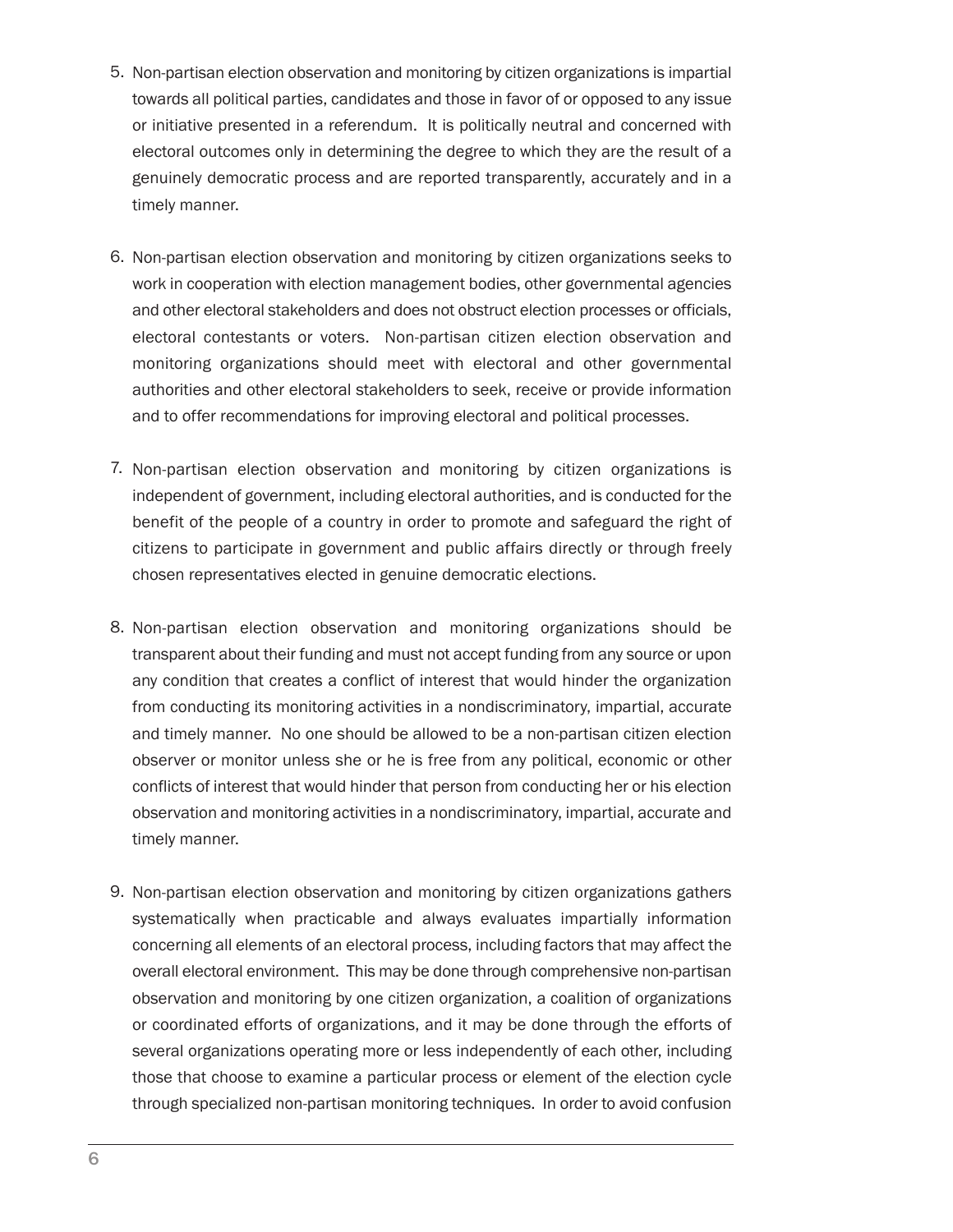about observation and monitoring findings and unnecessary duplication of efforts, non-partisan election observation and monitoring by citizen organizations should seek to achieve the highest degree of cooperation and potentials for coordination that are appropriate to the national circumstances.

- 10. The decision by citizen organizations to observe and/or monitor an election or any element of it does not indicate that the organizations either presume the election process to be credible or to lack credibility; non-partisan election observation and monitoring by citizen organizations seeks to evaluate the process and its elements accurately, impartially and as systematically as practicable in order to properly characterize processes according to national legal requirements and applicable international obligations and commitments. Non-partisan citizen election observation and monitoring organizations should make every effort to ensure that their activities are not interpreted as legitimizing a clearly undemocratic electoral process, including making public statements to prevent such misinterpretations; this includes terminating observation and monitoring activities where necessary and stating publicly the basis for that action.
- 11. Organizations endorsing this Declaration recognize that substantial progress has been made internationally, including through regional organizations, international nongovernmental organizations and scholarly pursuits, in establishing standards, principles, obligations, commitments and best practices concerning genuine democratic elections; organizations endorsing this Declaration commit themselves to become familiar with and use such benchmarks to best inform their analysis, conclusions, characterizations and recommendations, and they pledge to be transparent concerning the benchmarks they use in their observation and monitoring activities.
- 12. Non-partisan election observation and monitoring by citizen organizations includes the responsibility to issue regularly public reports, statements and releases that are accurate, impartial and timely and that present observations, analysis, findings and recommendations for improving electoral processes. When observation and monitoring is limited to one element or a limited number of elements of an election process, the related public statements should clearly state so. In addition to analyzing impartially reports of direct observations by non-partisan citizen election observers and monitors, non-partisan election observation and monitoring by citizen organizations may draw upon credible evaluations of electoral processes conducted by other non-partisan citizen organizations, academics, international organizations and similar sources; where such sources serve as a principal basis for a finding or conclusion the sources should be identified.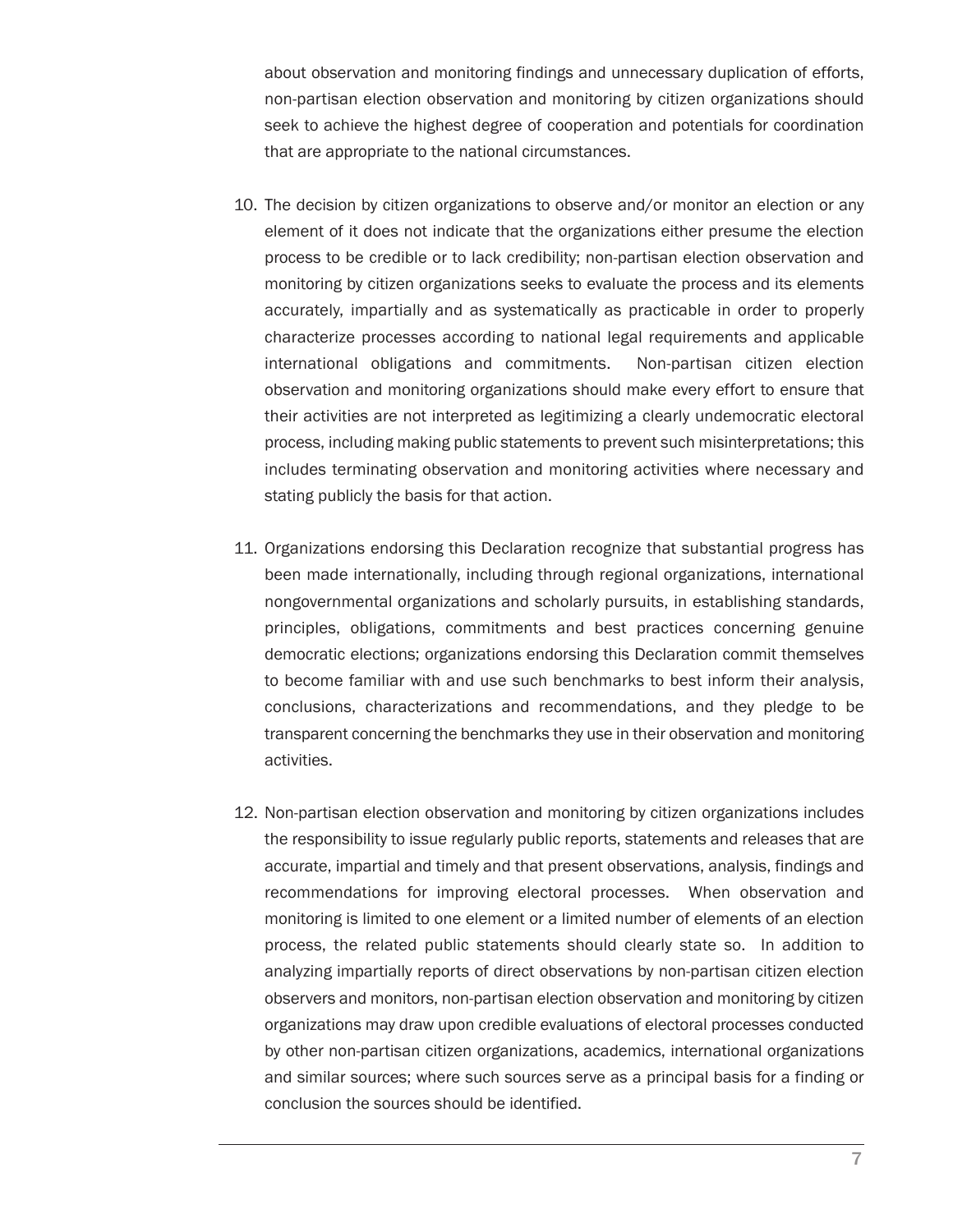- 13. Non-partisan election observation and monitoring by citizen organizations employs a variety of methodologies and techniques, depending on the aspect of the election process and/or electoral environment being evaluated, and strives to employ the best and most systematic methodologies and techniques, in accordance with established principles and suited to the national circumstances, in order to produce observations, findings, analysis and conclusions that are accurate, impartial and as timely as practicable.
- 14. Non-partisan election observation and monitoring by citizen organizations may employ statistically based methodologies for evaluating the integrity of pre-election, post-election and election-day procedures, including verifying the accuracy of electoral results through methodologies often referred to as parallel vote tabulations (PVTs), quick counts or similar terms. Decisions about the timing of reports, statements and releases concerning findings and conclusions based on such methodologies must carefully consider: the credibility of observer reports; the sufficiency of the information received; and the accuracy of analysis of the statistical data, as well as electoral rules concerning the timing of reports. Such reports should include information about statistical samples and margins of error of the findings.
- 15. Non-partisan election observation and monitoring by citizen organizations can contribute significantly to deterring and mitigating potentials for election related violence and to improving legal frameworks for elections, the conduct of electoral and political processes and broader democratic development. Non-partisan election observation and monitoring organizations therefore have a responsibility, where practicable, to advocate for peaceful electoral and political processes, improvements in legal frameworks for elections and electoral administration, accountability in electoral and political processes, removal of barriers to electoral participation by women, youth, indigenous peoples and other marginalized populations, as well as to promote citizen participation in public affairs.

#### Processes Observed or Monitored and Conditions Required

16. Non-partisan election observation and monitoring by citizen organizations employs in its best practice long-term observation and analysis that address all parts of the election cycle as well as the broader political context that affects the character and quality of elections. Where non-partisan citizen election observation and monitoring organizations cannot examine every element of a given election process, they should consider the significance of pre-election and post-election factors and place electionday processes in the proper context of the election cycle as well as the related political environment. This is required in order not to over-emphasize election-day developments and thus potentially mischaracterize the nature of the election process.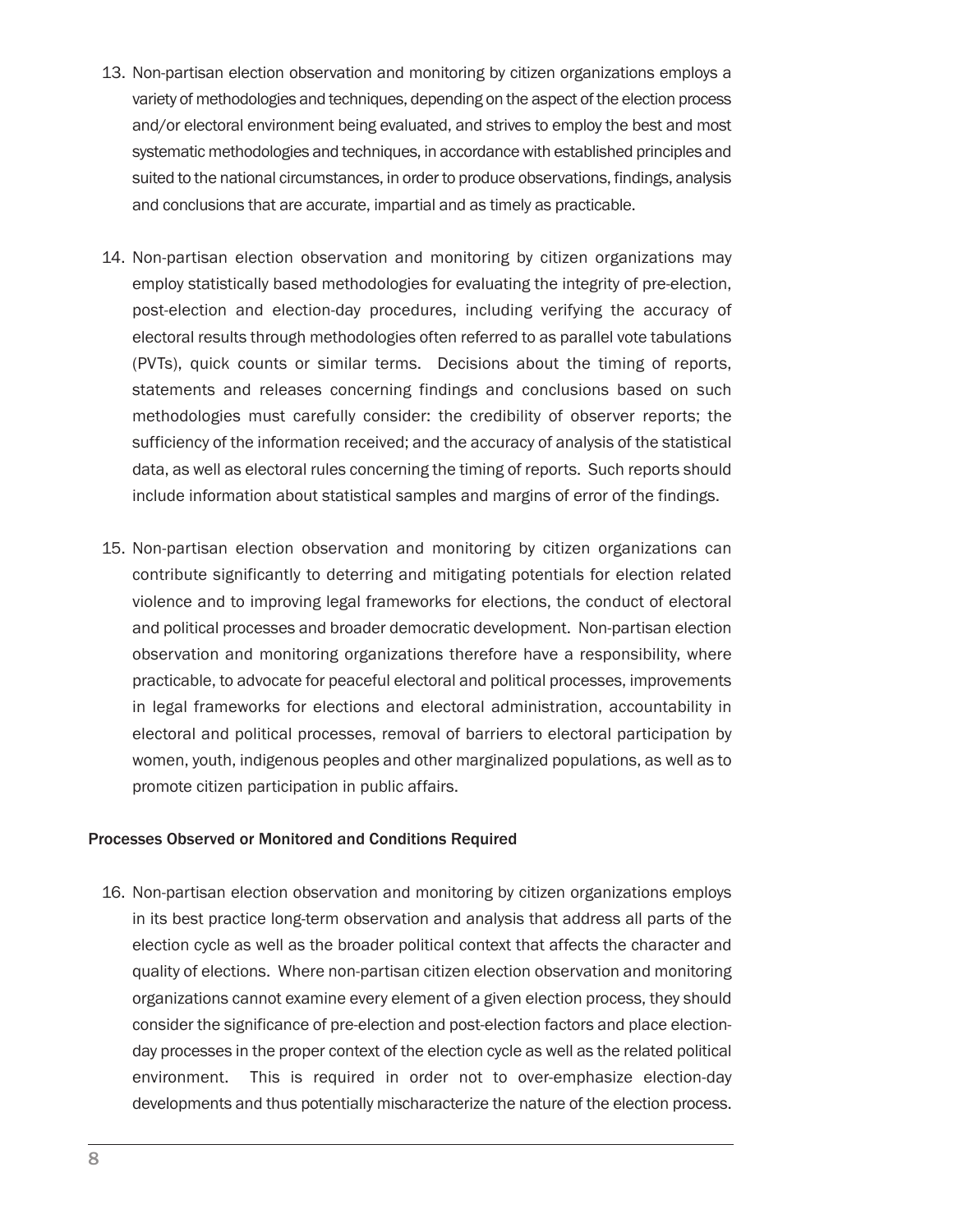- 17. The following are examples of elements of the electoral process that should be evaluated, though it may not be feasible to observe/monitor all of them in a specific election:
	- a) the content and implementation of the legal framework, made up of the constitution, laws, treaty obligations and other international commitments, rules and regulations relating to elections;
	- b) the impartiality, transparency and effectiveness of electoral administration and related governmental activities;
	- c) the processes for appointing and retaining members of election management bodies;
	- d) the delimitation of election district boundaries;
	- e) the registration of political parties, candidates and referendum initiatives and their qualification for the ballot;
	- f) the compliance of political parties with legal obligations and other requirements concerning matters such as selection of candidates, campaigning and upholding codes of conduct;
	- g) the procedures relating to political party and candidate financing, campaign spending and oversight of both;
	- h) the incidence of international interference in the electoral process, through proscribed financial contributions to electoral contestants, international media bias or other activities;
	- i) the use of state resources in the electoral context, including their politically impartial applications and their improper use for the electoral advantage of particular political parties, candidates or supporters or opponents of referendum initiatives;
	- j) the application of anti-corruption laws and other safeguards in the electoral context, including protections for "whistleblowers" who expose election related corruption;
	- k) the conduct of security forces and civil servants in administrative matters, such as the issuance of permits and permissions for use of meeting places and locations for peaceful assemblies and campaign activities, such as rallies and marches, as well as the posting of campaign materials;
	- I) the requirements and practices regarding access to the mass communications media for political parties, candidates and supporters or opponents of referendum initiatives;
	- m) the requirements and practices concerning reporting by state controlled, public and private media about political parties, candidates and supporters or opponents of referendum initiatives, including monitoring the amount and quality of coverage of electoral contestants and coverage of issues that are pertinent to voter choices in elections or referenda;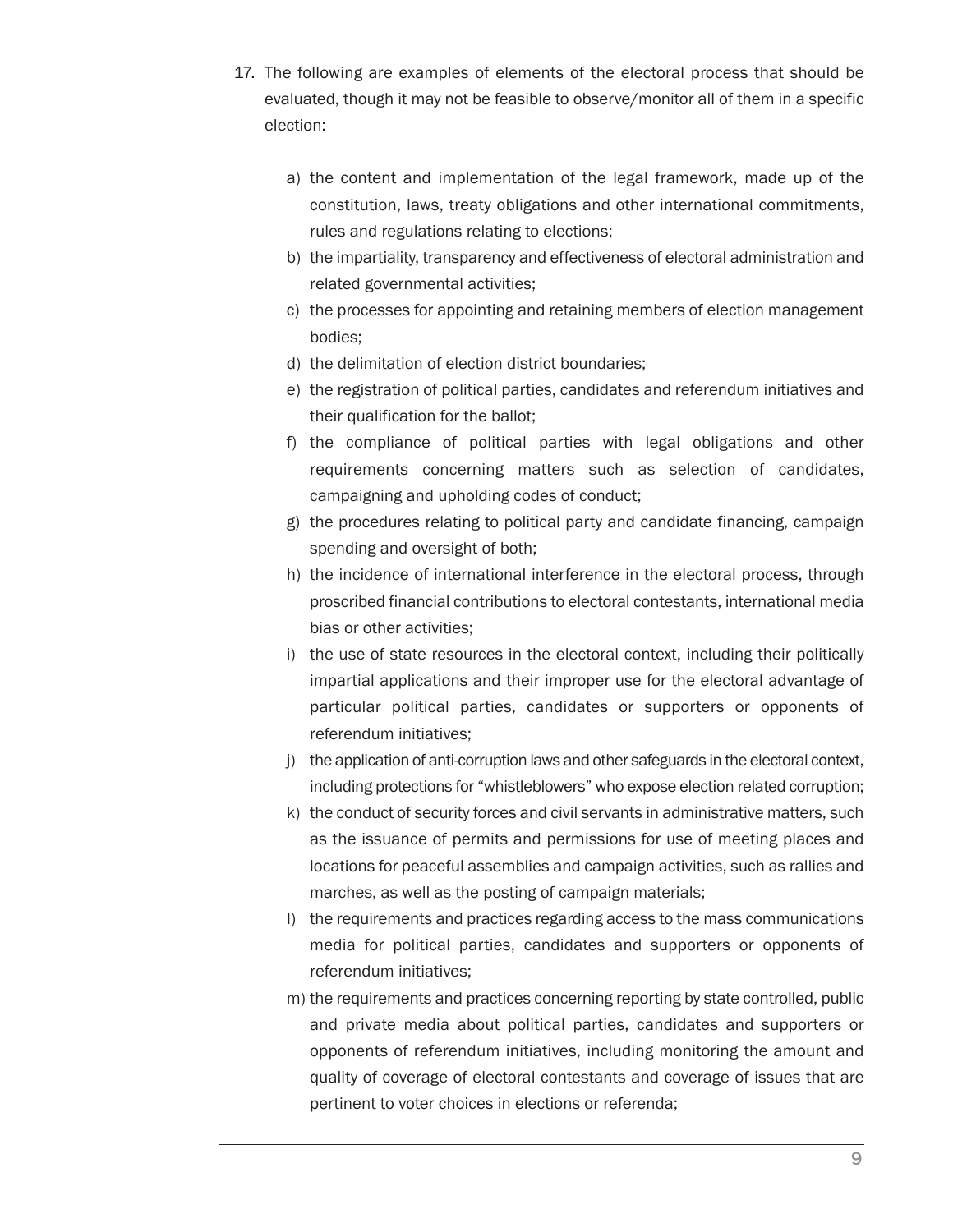- n) the ability of political parties, candidates and supporters and opponents of referendum initiatives to campaign freely for the support of prospective voters;
- o) the ability of prospective voters, including indigenous peoples and other traditionally marginalized populations, to seek and receive (including in minority languages) accurate and adequate information upon which to make electoral choices;
- p) the ability of eligible persons to register to vote and have their required information appear accurately on the voter registry and voter lists;
- q) the ability of prospective voters, those seeking to be elected and their supporters to be free of violence, intimidation, bribery and retaliation for their electoral choices, including whether effective and equal protection of the law is provided by police, other security forces, prosecutors and courts;
- r) the adequacy of voter education, particularly by state agencies, including among other things where, when, how and why to register and to vote, as well as of guarantees for secrecy of the ballot;
- s) the appropriateness of locations of polling places and adequacy of their facilities;
- t) the production and distribution to polling stations and recollection and storage of ballots and other sensitive election materials;
- u) the policy making process and each stage of implementing decisions concerning the use of electronic technologies in creation and execution of voter registries, electronic voting, tabulation of results and other sensitive electoral procedures;
- v) the sustainability, appropriateness and cost-effectiveness of electoral technologies;
- w) the conduct of voting, including in minority languages, counting, tabulation and announcement of results, including transparency of procedures and adequacy of safeguards against inaccuracies and malfeasance;
- x) the conduct of procedures and processes concerning electoral complaints and challenges by citizens, prospective voters, those seeking election and those supporting or opposing referendum initiatives, including the provision of effective remedies for violations of electoral related rights;
- y) the conduct of administrative, civil and criminal processes concerning alleged violations of laws and regulations regarding electoral related rights and responsibilities, including application of appropriate penalties; and
- z) the development of changes to electoral related laws, rules, regulations and administrative procedures preceding and following elections.
- 18. In order for non-partisan election observation and monitoring by citizen organizations to be conducted successfully, several conditions should be present, including, among others: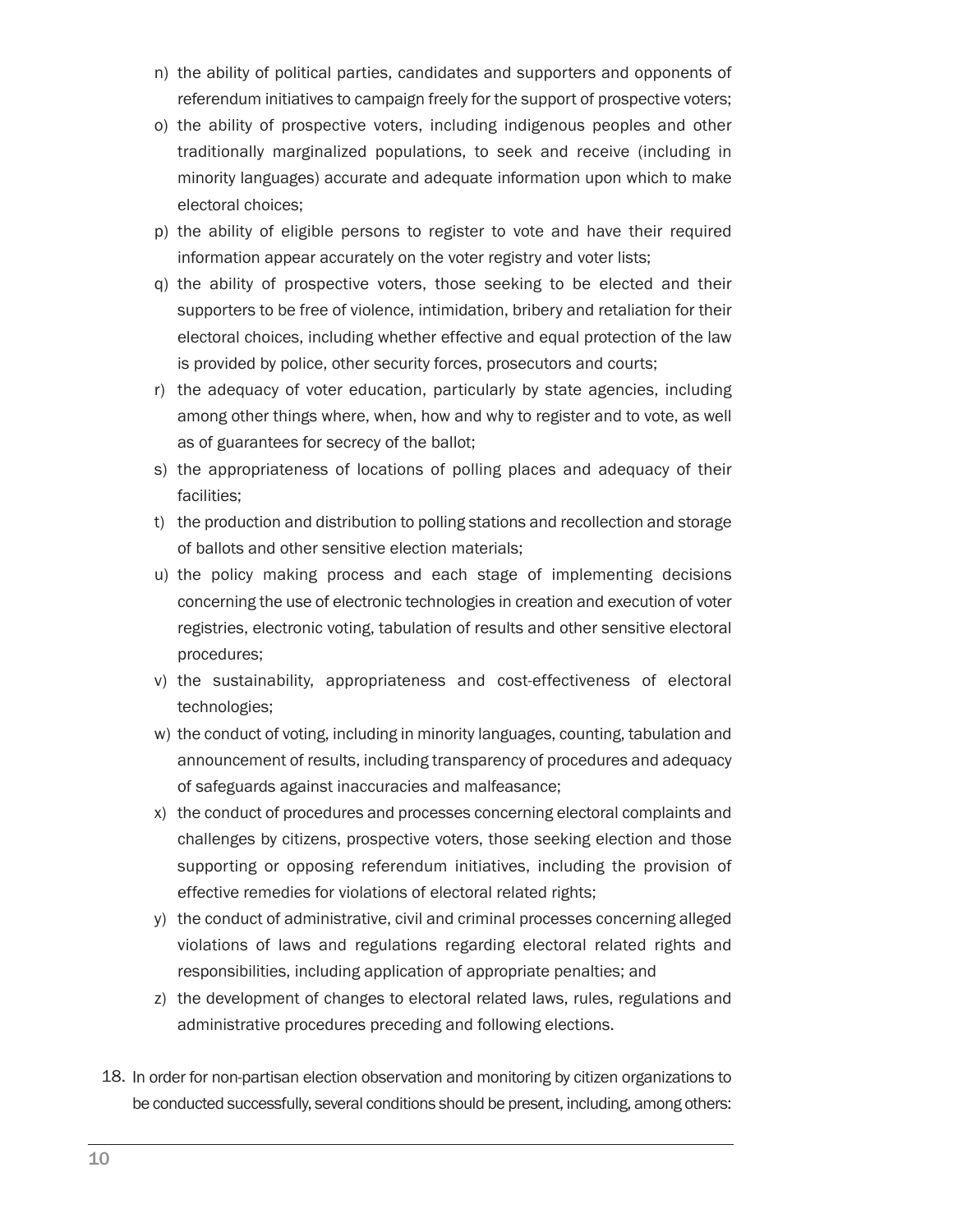- a) security conditions allow non-partisan citizen observers and monitors to evaluate processes without substantial risk to their safety, the safety of their families or their economic well being;
- b) election management bodies and other governmental authorities concerned with electoral related processes honor the right to participate in government and public affairs by providing non-partisan citizen election observation and monitoring organizations access to polling stations and all other election related facilities and processes in the pre-election, election-day and postelection periods, including by providing accreditation, where it is required for access, in a timely manner, without proscribed discrimination or unreasonable restrictions, such as providing less access than allowed to international election observers, the media or political party and candidate observers;
- c) election management bodies and other governmental authorities provide electoral transparency through timely access to information, including election results recorded at polling stations as well as aggregated results at higher levels of electoral administration, and by allowing scrutiny of electoral related activities;
- d) political parties, candidates and groups supporting or opposing referendum initiatives provide timely information about complaints they file concerning violations of their electoral rights and the electoral challenges they lodge;
- e) non-partisan citizen election observation and monitoring organizations can exercise the freedom to associate with other organizations, both domestic and international, and cooperate with and/or receive assistance and support from them, including financial assistance, in order to pursue non-partisan election observation/monitoring activities;
- f) non-partisan citizen election observation and monitoring organizations are free to seek, receive and impart information, domestically and across borders, via verbal communications and printed or electronic media, including the Internet;
- g) national and international organizations, agencies, foundations and others that commit to provide funding and/or other assistance for non-partisan election observation and monitoring by citizen organizations do so in a timely and practical manner that makes it possible in light of national conditions to employ the most systematic election observation and monitoring methodologies practicable and to integrate them into the capacities of the citizen organizations; and
- h) election management bodies, other governmental authorities, funders and other supporters recognize and honor the premise that the information gathered, analysis performed and conclusions developed by non-partisan citizen election observation and monitoring organizations belong to the respective citizen nonpartisan observation and monitoring organizations, and those organizations are responsible for determining in light of legal requirements the timing and manner for presenting their findings and recommendations.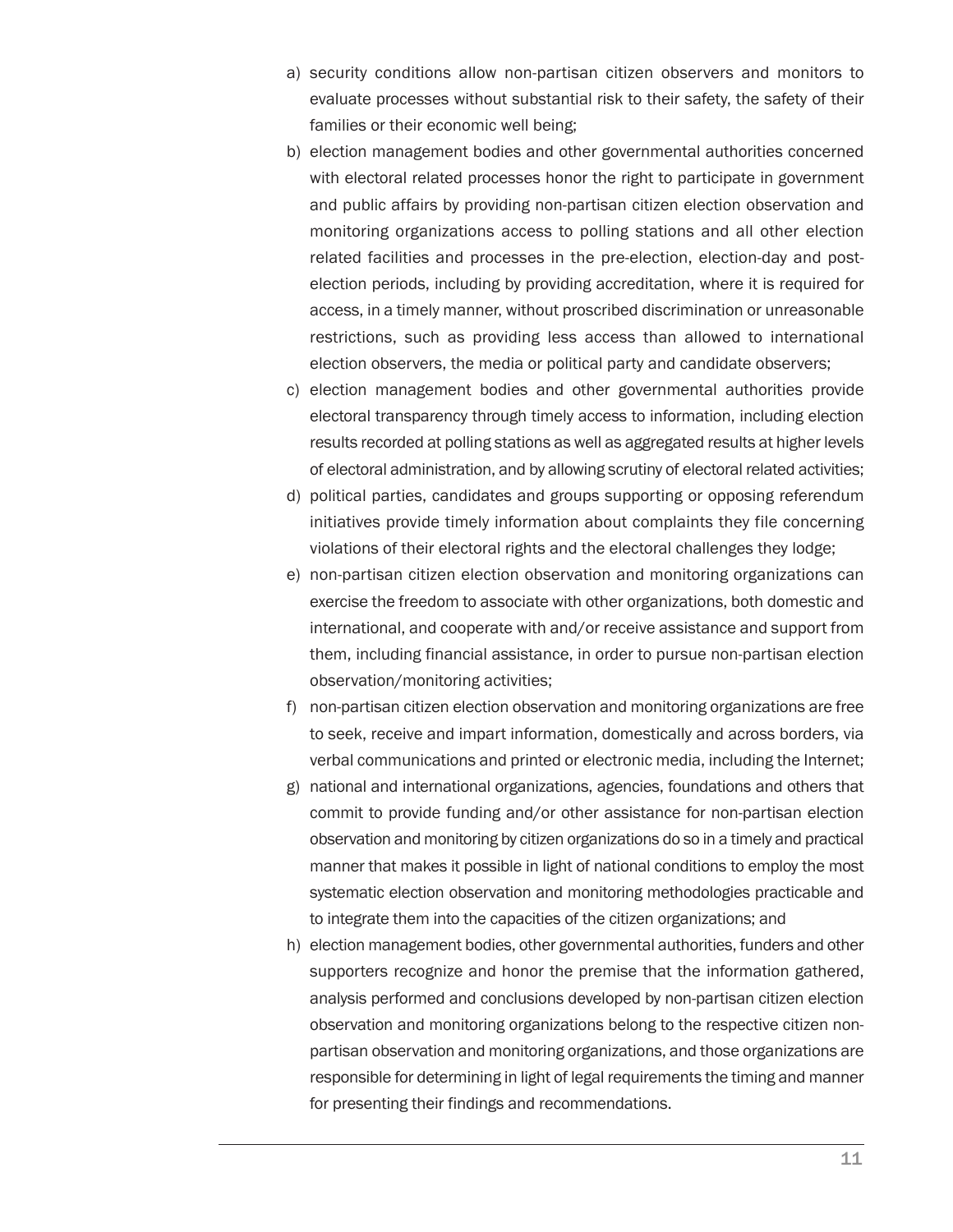The degree to which these conditions are not present will impact the potential for successful non-partisan election observation and monitoring by citizen organizations. The lack of adequate security for deployment of observers/monitors or not being provided accreditation and access to electoral facilities or other factors may prevent systematic scrutiny of election processes. Non-partisan observation and monitoring organizations may nonetheless decide to partially deploy observers/monitors, gather information from outside polling stations and/or other facilities or otherwise compensate for restrictive conditions, while identifying the restrictions, their causes and probable impact on their activities.

#### Pledges and Commitments

- 19. In order to more effectively safeguard genuine democratic elections based on universal and equal suffrage and to respect the right to participate in public affairs, the organizations endorsing this Declaration pledge to foster the participation of all segments of the population, including indigenous peoples, national minorities, youth and the equal participation of women, as observers, monitors and leaders of their organizations.
- 20. Non-partisan election observation and monitoring by citizen organizations should evaluate whether electoral related processes are free of discrimination proscribed by the national legal framework and the country's international human rights obligations, including whether equality before the law and equal protection of the law is honored in the electoral context, so that universal and equal suffrage of electors and those seeking election are safeguarded. The organizations endorsing this Declaration pledge to include findings and recommendations in their reports concerning the participation in election processes of women, youth, indigenous peoples, national minorities and other traditionally underrepresented portions of the population, such as, those with disabilities and internally displaced persons (IDPs), as well as concerning steps taken by authorities, electoral contestants and other actors to encourage full participation of such groups and/or to remove barriers to their participation, including those affecting voter registration, candidate selection and qualification, voting and receiving accurate and adequate information in minority languages in order to make informed electoral choices.
- 21. The non-partisan citizen election observation and monitoring organizations endorsing this Declaration commit to:
	- a) ensure that all of their leaders and participants, including non-partisan citizen observers/monitors, fully understand and pledge to uphold the requirements of impartiality, accuracy and timeliness in all of their election monitoring activities;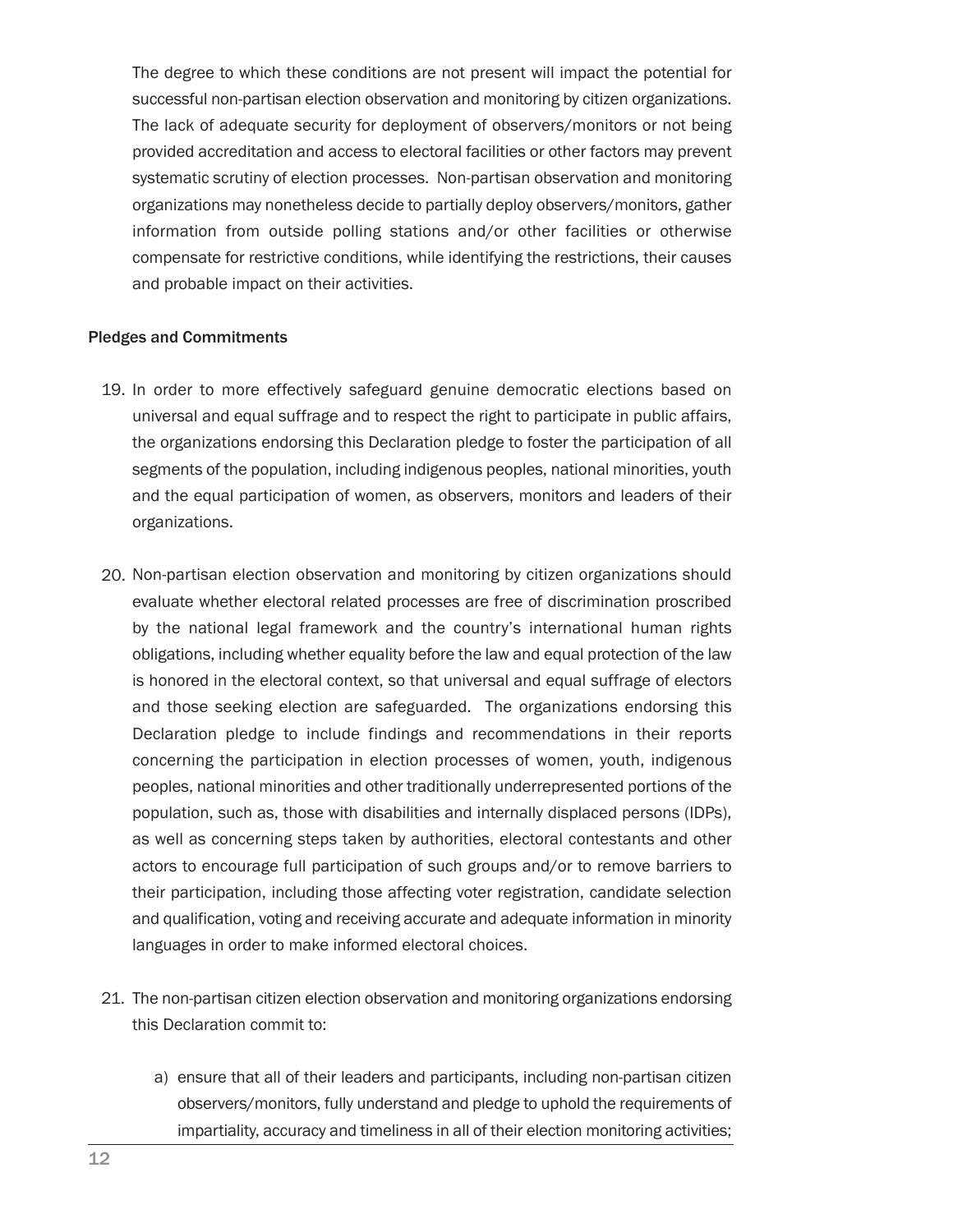- b) provide effective training about (i) non-partisanship (including about the substance of this Declaration), (ii) relevant national laws, obligations (including international and regional obligations concerning genuine elections), rules, regulations and procedures, as well as (iii) observation/monitoring communication protocols and procedures, and (iv) elements of the applicable observation and monitoring methodologies and techniques required for effective non-partisan election observation/monitoring;
- c) require all of their board members, other leaders, staff and volunteer participants, including non-partisan citizen observers/monitors, trainers, organizers and other members, to read, sign and pledge to abide by the Code of Conduct for Non-partisan Citizen Election Observers and Monitors that accompanies this Declaration or an equivalent code of conduct of that specific non-partisan citizen election observation and monitoring organization;
- cooperate with election management bodies and other government agencies d) and other electoral stakeholders, respect relevant laws, rules and orders that protect genuine democratic elections and not obstruct election processes or officials, electoral contestants or voters nor conduct any partisan activity to affect the choices that voters may make in an election or referendum;
- e) remain independent of government, including electoral authorities, be neutral toward political parties, candidates and those supporting or opposing referendum initiatives, be transparent and not accept funding from any source or upon any condition that creates a conflict of interest that would hinder conducting observation and monitoring activities in an impartial, accurate and timely manner for the benefit of the citizenry;
- f) employ the best and most systematic election observation and monitoring methodologies and techniques practicable in light of non-partisan principles and national conditions, as well as the elements of the election process being monitored;
- g) conduct impartial, fact-based analysis and develop findings and recommendations based on national legal requirements and applicable international and regional obligations, principles, commitments and best practices and be transparent concerning the benchmarks they use in their observation/monitoring activities;
- h) issue regularly to the public (including electoral stakeholders) accurate, impartial and timely reports, statements and releases that present fact-based analysis, observations and findings and recommendations to improve electoral processes, including removing inappropriate provisions in laws, unreasonable restrictions and other impediments to achieving genuinely democratic elections;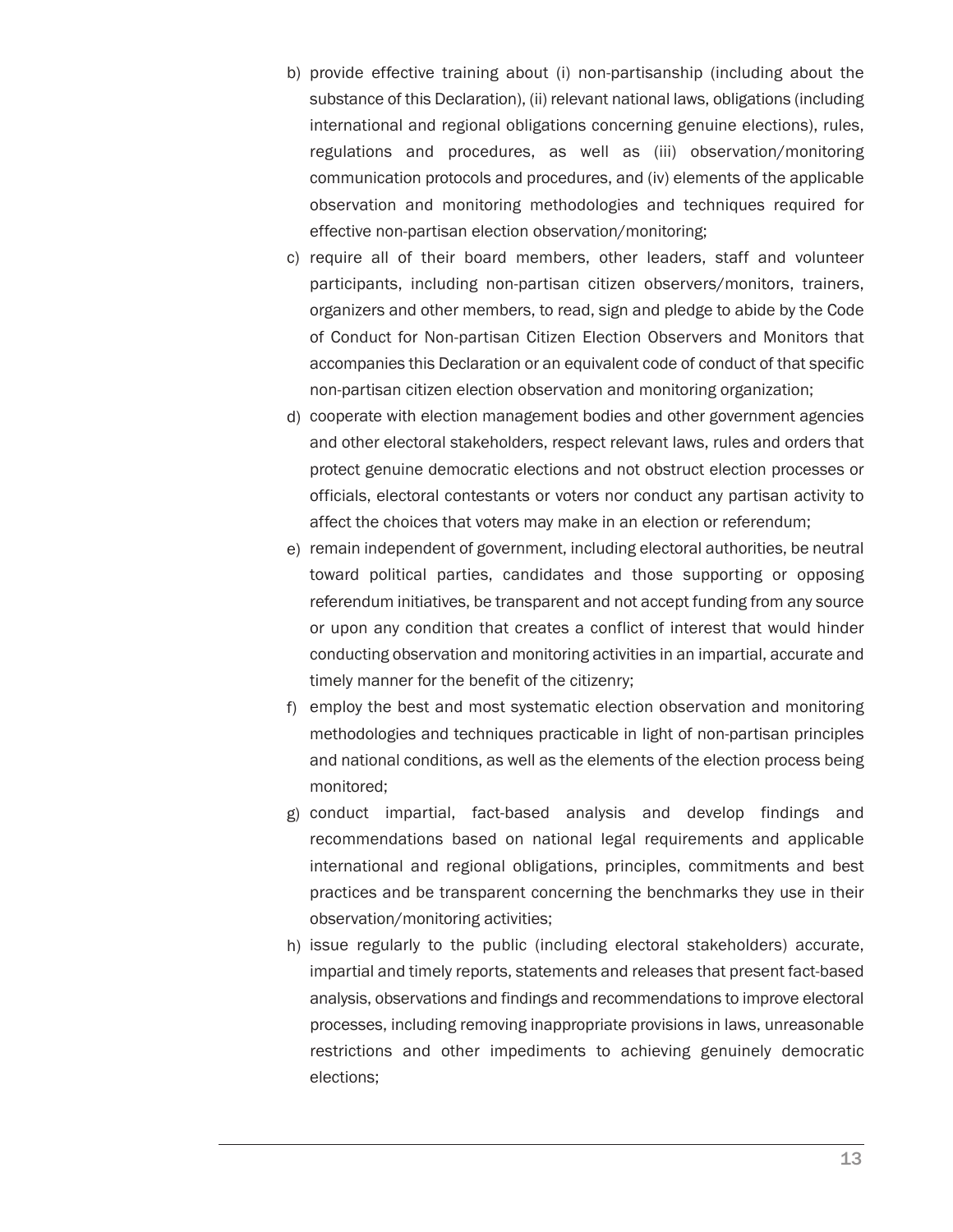- i) cooperate and coordinate to the highest degree possible in the national circumstances with other non-partisan citizen election observation and monitoring organizations that have endorsed this Declaration and are implementing it in apparent good faith and manner;
- cooperate with international election observation missions, including regional j) election observation missions, and others concerned with genuine democratic elections;
- k) where practicable, advocate for improvements in legal frameworks for elections and in their implementation, for violence-free, accountable, open and responsive electoral and political processes, for removal of unreasonable restrictions and other barriers to full citizen participation in electoral and political processes and to contribute more broadly to advancing democratic governance; and
- I) publicize this Declaration and its accompanying Code of Conduct with other electoral stakeholders and citizens.
- 22. The non-partisan citizen election observation and monitoring organizations endorsing this Declaration commit to use every effort to comply with the terms and spirit of this Declaration and the accompanying Code of Conduct for Non-partisan Citizen Election Observers and Monitors. Any time that an endorsing organization deems it necessary to depart from any of the terms of this Declaration or the accompanying Code of Conduct, in order to conduct non-partisan election observation/monitoring in the spirit of this Declaration and to meet national conditions, that organization will explain why it was necessary to do so in its public statements and will be prepared to answer appropriate questions concerning that decision from other non-partisan citizen election observation and monitoring organizations that have endorsed this Declaration.

#### **Endorsements**

- 23. This Declaration and the accompanying Code of Conduct for Non-partisan Citizen Election Observers and Monitors remains open for endorsement by individual nonpartisan citizen election observation and monitoring organizations and regional networks of non-partisan citizen election observation and monitoring organizations. All such organizations and networks shall be noted as "Endorsing Organizations."
- 24. This Declaration and the accompanying Code of Conduct may also be endorsed by other organizations that are concerned with or support non-partisan election monitoring by citizen organizations, such as intergovernmental organizations, international nongovernmental organizations and other associations. Such organizations shall be noted as "Supporters of the Declaration."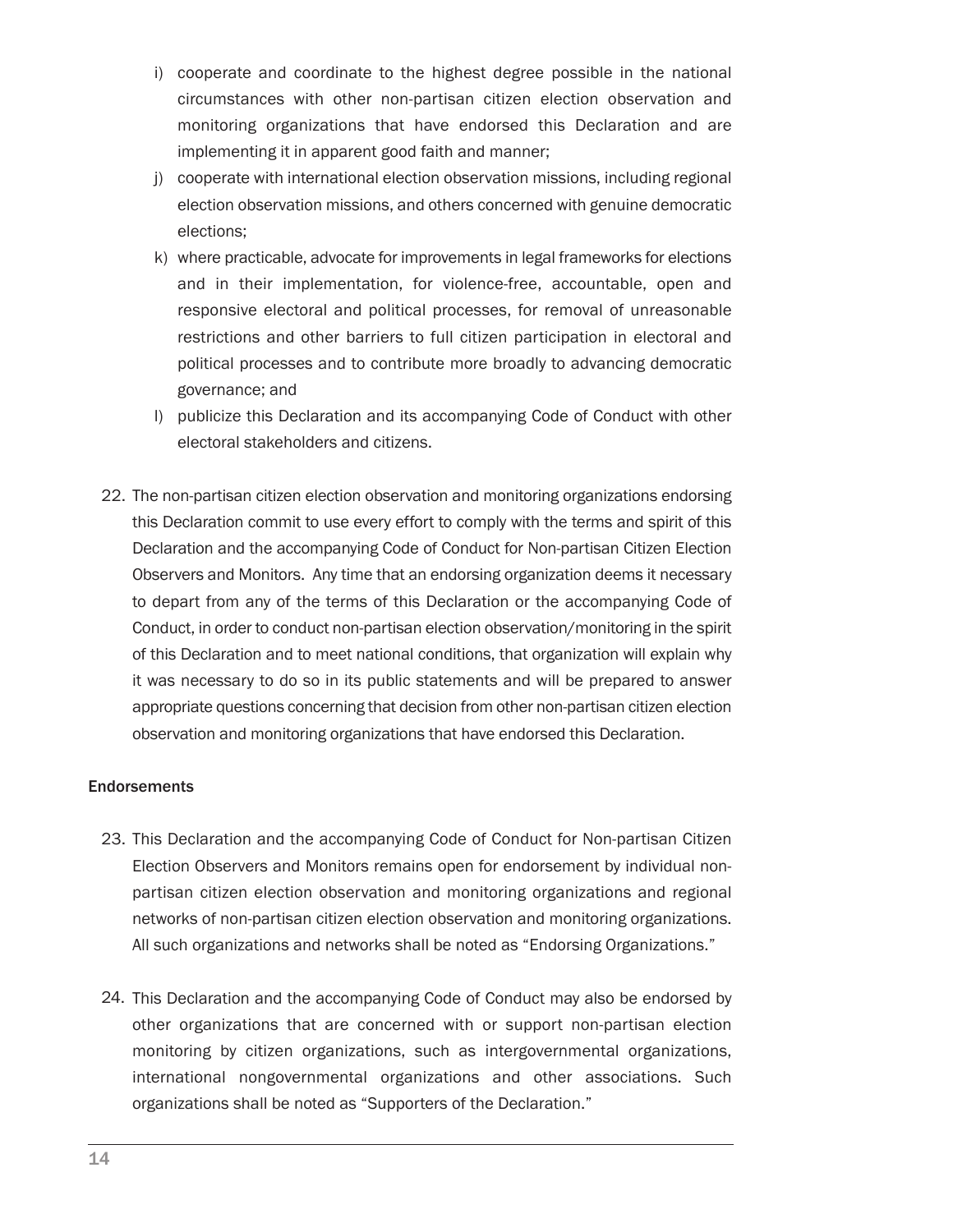25. Endorsements should be recorded with the Global Network of Domestic Election Monitors (GNDEM), or any of the regional networks of non-partisan citizen election observation and monitoring organizations that have endorsed this Declaration and Code of Conduct. Endorsements may also be recorded with the National Democratic Institute (NDI), which facilitated the consensus building process leading to this Declaration and Code of Conduct. When an endorsement is recorded by any of the listed entities, it shall inform the others of it in a timely manner.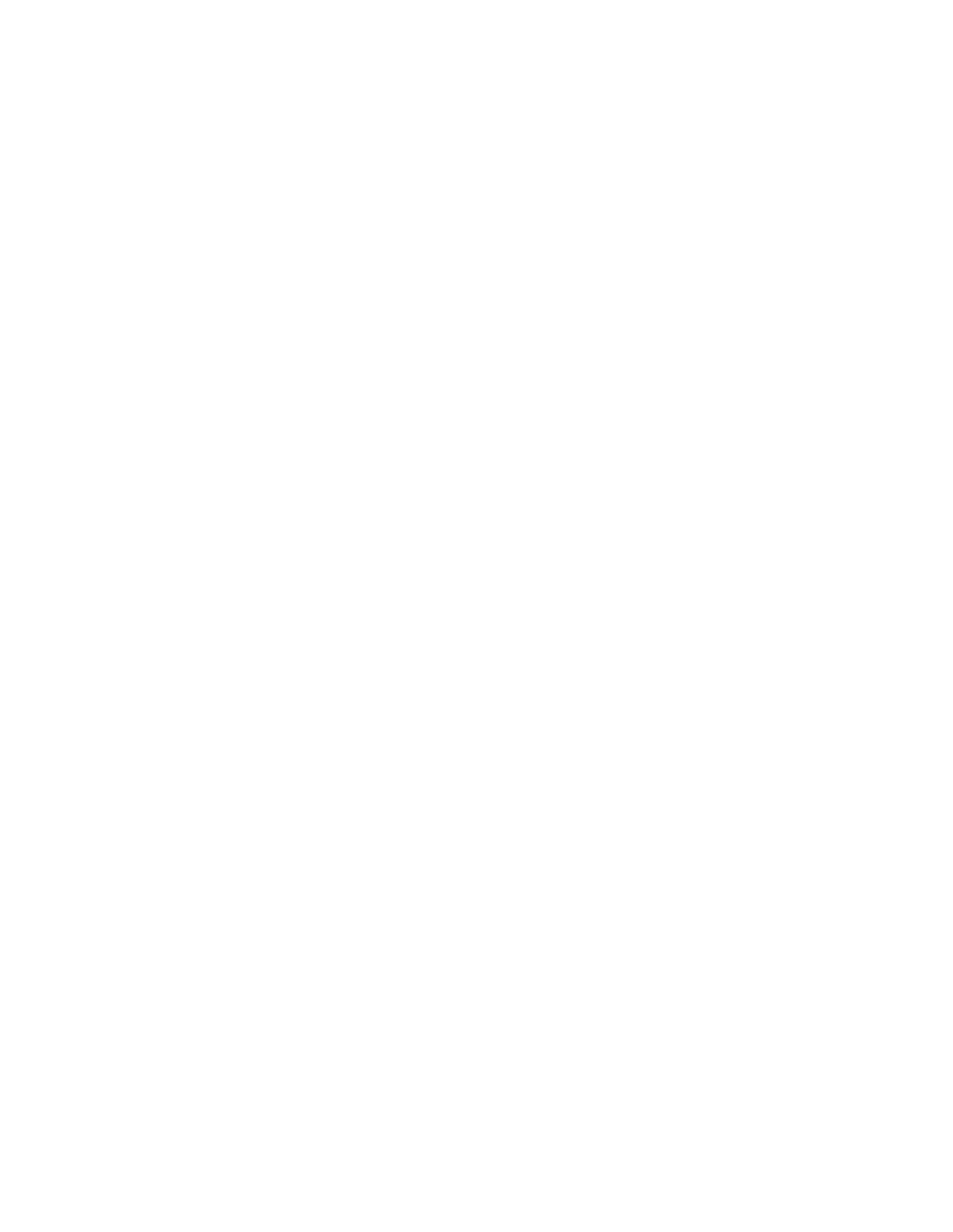# CODE OF CONDUCT FOR NON-PARTISAN CITIZEN ELECTION OBSERVERS AND MONITORS

#### Introduction

Non-partisan election observation and monitoring by citizen organizations is increasingly accepted around the world as a standard practice for supporting and safeguarding electoral integrity, promoting public confidence in democratic elections and mitigating potentials for election-related violence. Governments, including their election management bodies, those seeking to be elected and other electoral stakeholders have recognized that non-partisan election observation and monitoring by citizen organizations is an integral part of exercising the right of citizens to participate in government and public affairs, which is an internationally recognized human right. Non-partisan election observation and monitoring by citizen organizations is noted by intergovernmental organizations and various intergovernmental charters, declarations and other instruments as an important aspect of promoting genuine democratic elections.

The purpose of non-partisan election observation and monitoring is to help ensure the integrity of the election process, by witnessing and reporting accurately and impartially on each aspect of the process to evaluate whether it is conducted in an open and transparent manner and in conformance with the national constitution, laws and electoral regulations, treaty obligations and other international commitments concerning democratic elections. Non-partisan election observation and monitoring by citizen organizations also seeks to ensure the integrity of the election process by calling on all electoral actors (including the candidates, political parties, those supporting or opposing referendum initiatives, election officials, other governmental authorities, mass media and voters) to respect the laws and election-related rights of all citizens and to hold accountable those who violate the law and any person's election-related rights. In addition, non-partisan election observation and monitoring by citizen organizations seeks to mobilize citizens in the exercise of their right to participate in public affairs as non-partisan election observers and monitors and to promote citizen participation more broadly in elections and political processes.

Along with the recognition of rights related to non-partisan election observation and monitoring by citizen organizations come responsibilities. These responsibilities may be outlined in a code of conduct to be adopted, along with a pledge of non-partisanship, by every observation and monitoring organization. Rights and responsibilities of observers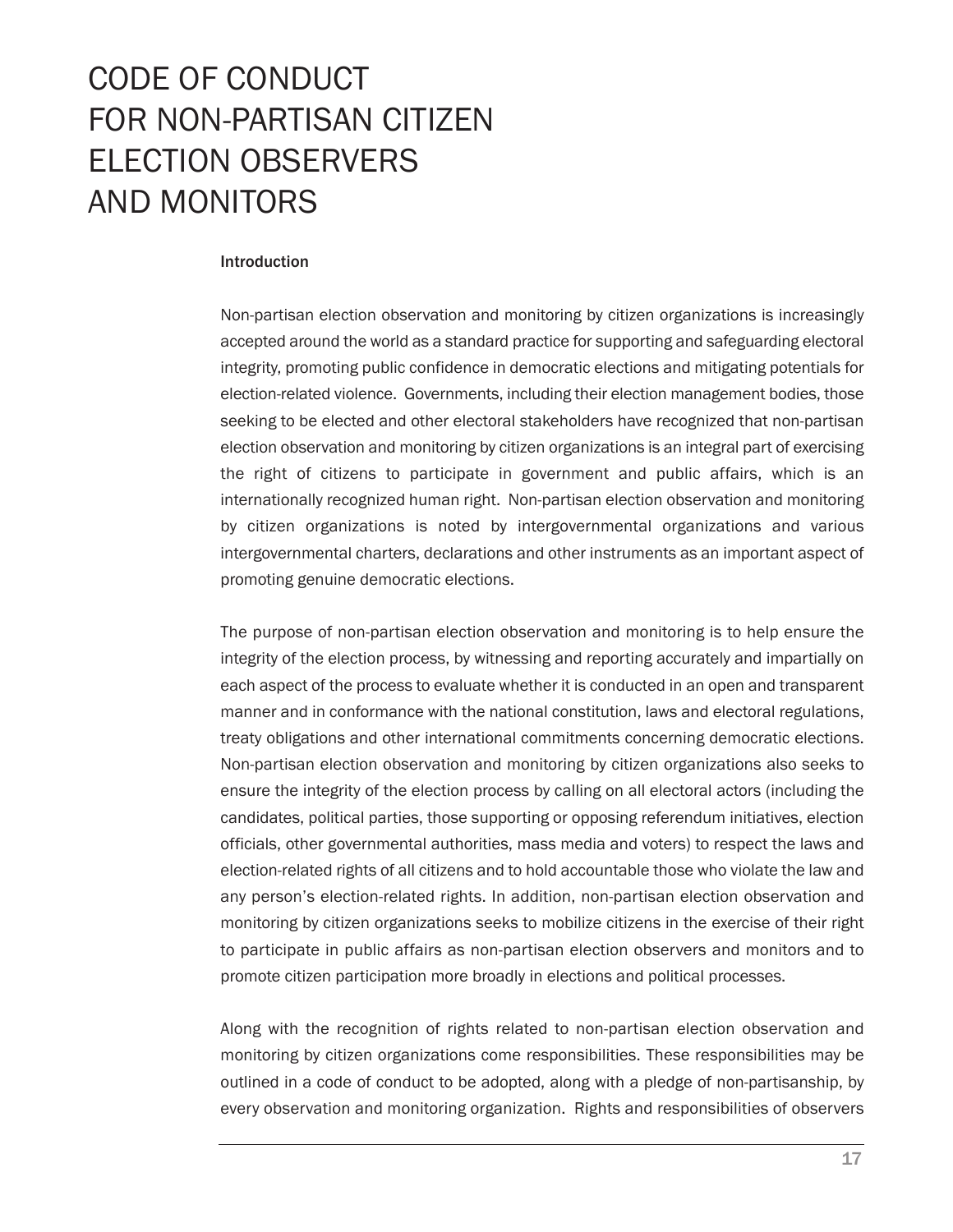and monitors also may be adopted as operating principles of an organization in formats other than codes of conduct.

The organizations and networks that endorse the Declaration of Global Principles for Nonpartisan Election Observation and Monitoring by Citizen Organizations subscribe to and follow this Code of Conduct in addition to any similar code of conduct and operating principles of their individual organization or network. Each commits to require that all of its participants, including leaders, staff, trainers, consultants and all observers and monitors adhere to this Code of Conduct, or a substantially identical one of the organization or network, and sign a Non-partisan Election Observation and Monitoring Pledge substantially identical to the one presented below.

# Modes of Conduct

In order to achieve these goals and purposes of non-partisan election observation and monitoring, each organization and network agrees that it will:

- 1. Maintain strict non-partisanship, by remaining politically neutral in all activities concerning the election process (including observation, monitoring, voter education, exit polling and any other activities), by refraining from expressing publicly any preference for or against any candidate, political party, group, movement or other association seeking public office, or those supporting or opposing any referendum initiative (including when reporting factually about violations of laws, regulations and electoral rights by parties, candidates or referendum groups), and by rejecting all favors offered or threats issued by any of the political contestants or their agents;
- 2. Work independently of government in support of a genuine democratic election process, without regard to who wins or loses, and employ the best practices, methodologies and techniques, in light of non-partisan principles and suited to national conditions, in order to observe and monitor the various elements of the election process throughout the election cycle and the related political environment or apply best practices, methodologies and techniques to specific elements of the election process;
- Maintain strict adherence to the principle of nonviolence, call on all involved with the 3. election process to do the same and take any practical steps possible to reduce the potentials for election-related violence;
- 4. Respect the country's constitution, laws, regulations and international obligations consistent with holding democratic elections, promote respect for electoral related rights, and call on others involved with the elections to do the same;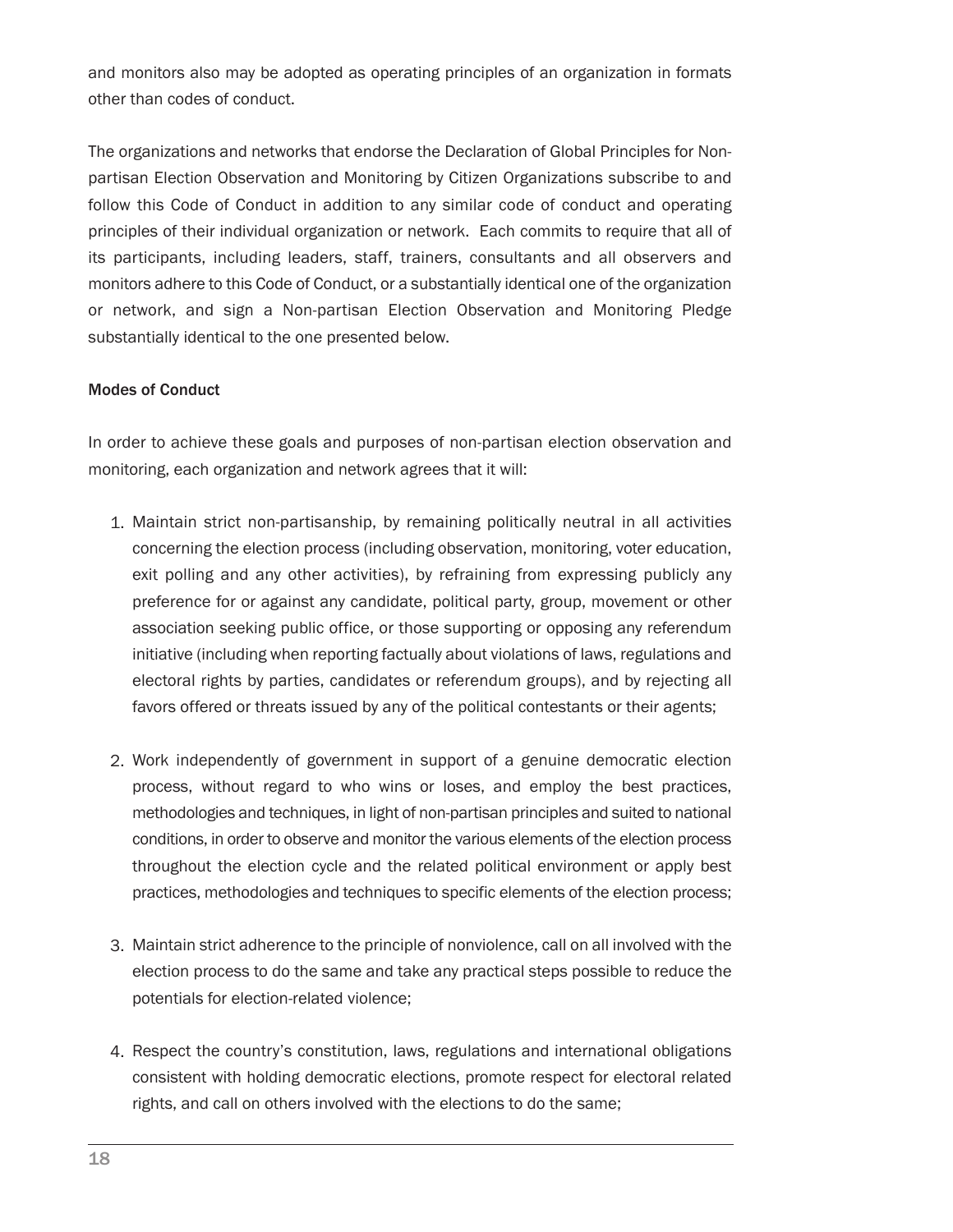- 5. Respect the roles of impartial election authorities at all levels and at no time interfere unlawfully or inappropriately in the administration of the elections, as well as seek diligently to work in cooperation with impartial election officials, and follow lawful instructions from them or other appropriate authorities concerning protection of electoral integrity;
- 6. Help to safeguard the rights of voters and prospective voters to exercise their electoral choice freely and without improper discrimination, unreasonable restrictions, interference or intimidation, which includes promoting respect for the secrecy of the ballot, the rights of eligible persons, including women, youth, indigenous peoples, members of national minorities, persons with disabilities and other traditionally marginalized populations, to register to vote, to receive in languages they understand sufficient, accurate information in order to make an informed choice among the political contestants and to engage in other aspects of the election process;
- 7. Help to safeguard, with strict impartiality, the rights of political contestants to be elected, without improper discrimination or other unreasonable restrictions on their ability to receive legal recognition or to meet other requirements for ballot qualification, on their ability to freely campaign for support of the electorate, on their ability to communicate their political messages to the public or to exercise their rights to association, peaceful assembly and movement, on their ability to monitor all elements of the election process and to seek effective remedies, as well as to enjoy their right to security of person;
- Cooperate closely with other election observers and monitors from non-partisan 8. citizen organizations that endorse the Declaration of Global Principles for Nonpartisan Election Observation and Monitoring by Citizen Organizations and cooperate with international election observation missions;
- 9. Report impartially, accurately and timely all observations and findings, both positive and negative, with sufficient documentation of all serious problems to permit verification of the events, and with sufficient documentation of positive aspects of the process to provide an impartial and accurate picture of what took place; and
- 10. Provide sufficiently high quality training for all observers and monitors to allow them to understand this Code of Conduct, sign the accompanying pledge with full appreciation of its meaning and provide reports that meet the standards of this Code of Conduct.

These 10 points concerning conduct may be modified or supplemented to meet national conditions. Individual election observers and monitors should be required to read and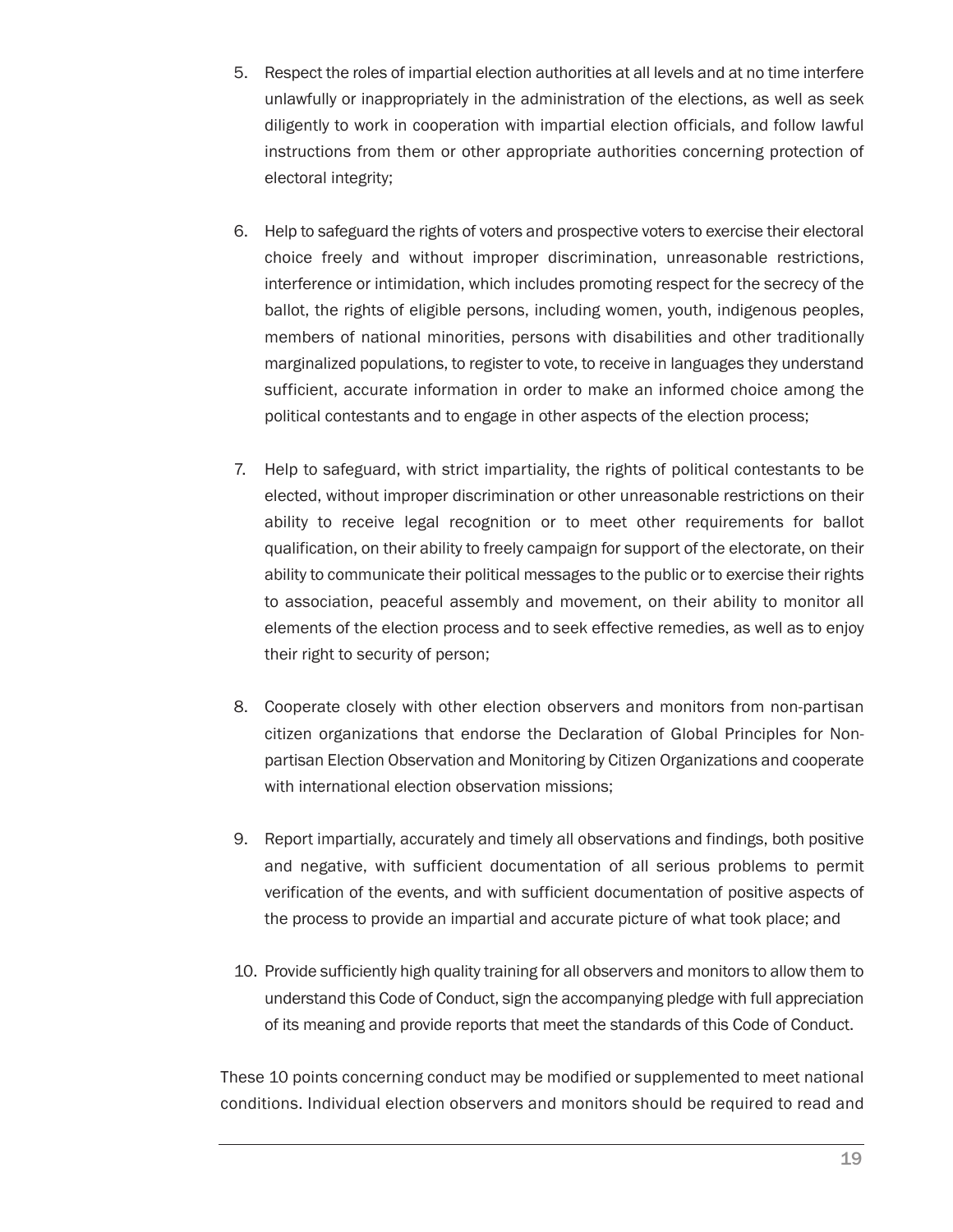discuss the code and sign a pledge of non-partisanship that embraces the provisions of this Code of Conduct.

In a case of concern about the violation of this Code of Conduct, the endorsing organization shall conduct an inquiry into the matter. If a serious violation is found to have occurred, the observer/monitor concerned may have her or his observer/monitor accreditation withdrawn or be dismissed from the endorsing organization. The authority for such determinations rests solely with the leadership of the endorsing organization.

# Sample Non-partisan Election Monitoring Pledge

Alternative words are offered in parentheses; the most appropriate word may vary in differing national contexts.

# Election Monitor Pledge (Oath)

I, the undersigned, hereby pledge (promise or vow) that:

- 1. I will serve as a non-partisan election observer or monitor in the forthcoming election period to observe and/or monitor the voter registration, candidate qualification, political party candidate selection, campaign activities, media coverage, voting or ballot counting and tabulation processes or in any other non-partisan monitoring capacity that I may agree to perform; I will not conduct any partisan activity to affect the choices that voters may make in this election and/or referendum, and I will respect the roles of impartial election authorities at all levels and at no time interfere unlawfully or inappropriately in the administration of the election and/or referendum;
- 2. I am neither a candidate nor activist for any candidate, political party, group, movement or other association that is seeking public office in the upcoming elections, nor am I an activist in support of or in opposition to any upcoming referendum, and I do not intend to become a candidate in this election nor to use any non-partisan election observation or monitoring organization as a basis for supporting my candidacy in any future election;
- 3. I will maintain strict non-partisanship, by remaining impartial in all activities concerning the election process, refraining from expressing publicly any preference for or against any candidate, political party, group, movement or other association seeking public office or in support for or opposition to a referendum initiative, and rejecting all favors offered or threats issued by any of the electoral contestants or their agents;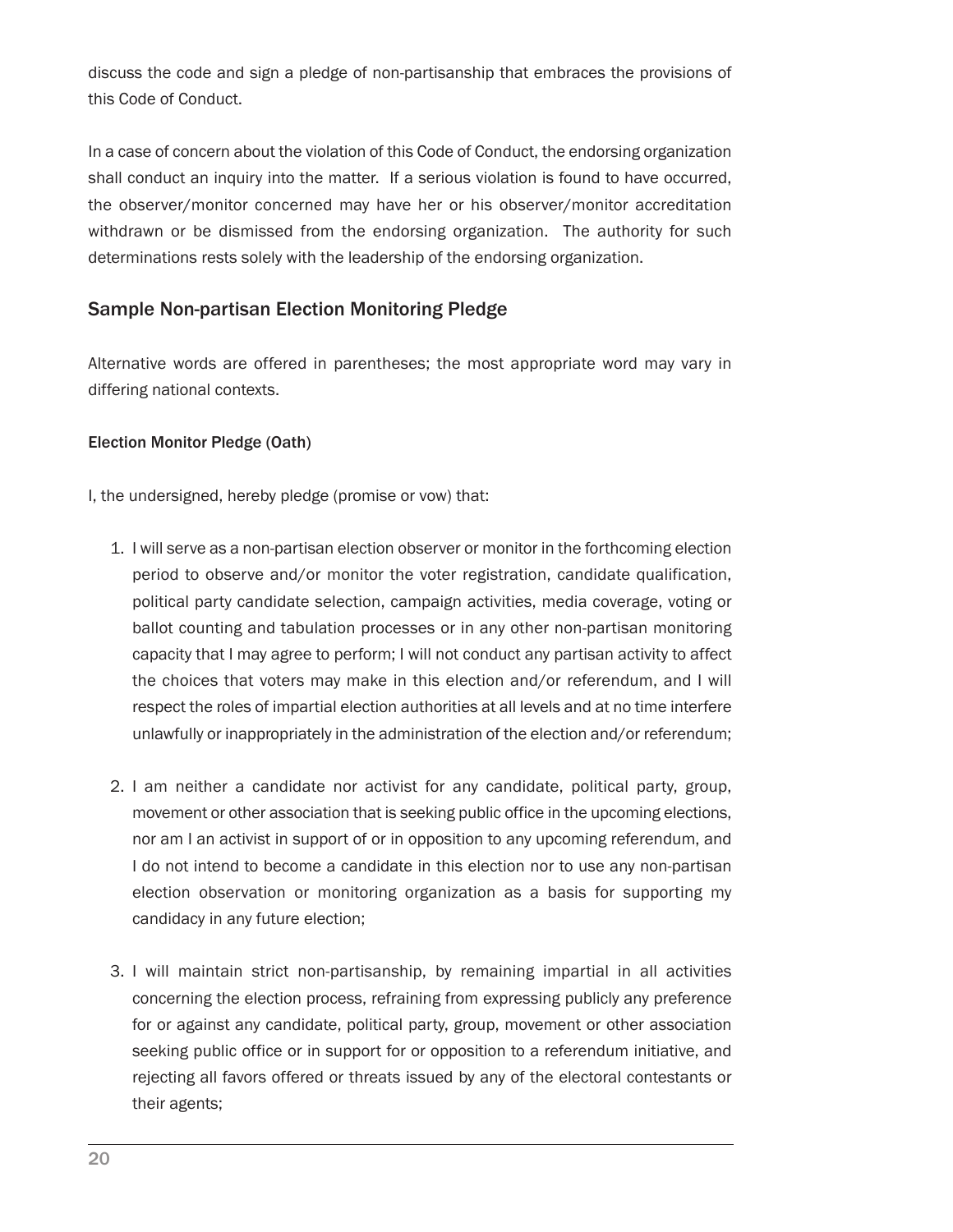- 4. I will work in support of a genuine democratic election process, without regard to who wins or loses, putting aside my personal views about those seeking public office or issues presented in a referendum, in order to promote a democratic process, except when I exercise my right to cast a ballot in the secrecy of a polling booth;
- 5. I have no conflicts of interest and will refrain from having any, be they personal, political, economic or otherwise, that would hinder me from fulfilling my non-partisan election observation or monitoring activities impartially, accurately and in a timely manner;
- 6. I will respect and protect the integrity of the non-partisan election observation/monitoring organization, including by following this Code of Conduct, any written instructions (such as observation/monitoring protocols, directives and guidelines) and any verbal instructions from the organization's leadership;
- 7. I will refrain from making any personal comments about my observations to the news media or members of the public before the election observation/monitoring organization makes a statement, unless specifically instructed otherwise by the organization's leadership;
- 8. I will attend all required domestic election observation and monitoring training sessions; I will strive to become familiar with the election law and regulations and other relevant laws as directed in the trainings, and I will fully adhere to the methodologies employed by the organization and will act in all domestic election observation and monitoring activities to the best of my abilities;
- 9. I will report impartially, accurately (including positive as well as negative factors) and as timely as possible on all events that I observe in my capacity as a non-partisan election observer or monitor; and
- 10. I hereby vow that I have carefully read and fully understand the Code of Conduct for Non-partisan Election Observers and Monitors; I agree to promote its goals and principles and to comply with its requirements. I further vow to resign from my role as an election observer or monitor if I should develop any conflicts of interest that would hinder me from fulfilling impartially, accurately and in a timely manner my nonpartisan election observation or monitoring activities or if I should violate the requirements of this Code of Conduct.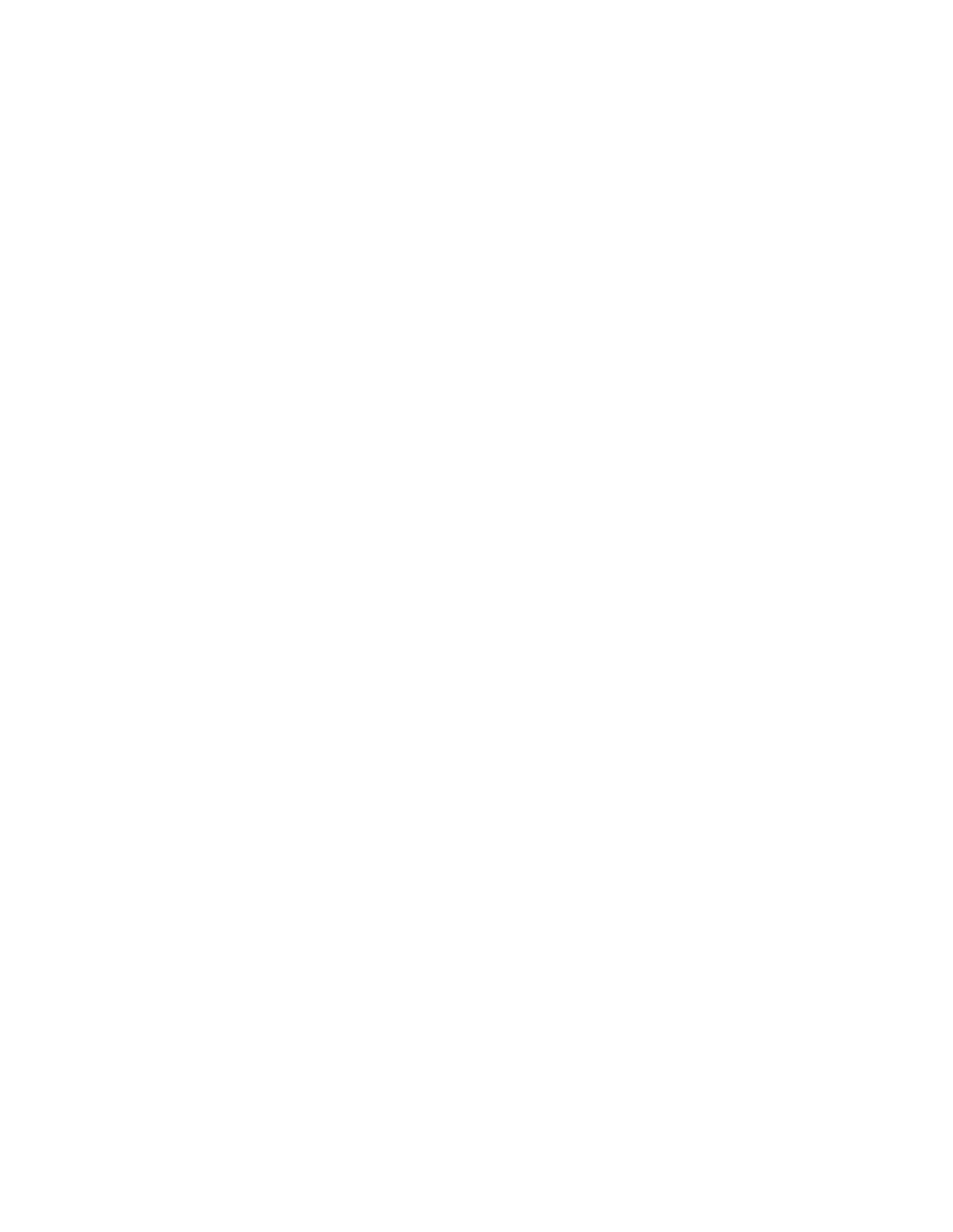# ENDORSERS OF THE DECLARATION AS OF APRIL 3, 2012

#### Global and Regional

Global Network of Domestic Election Monitors (GNDEM)

Acuerdo de Lima / Lima Accord

Asian Network for Free Elections (ANFREL)

European Network of Election Monitoring Organizations (ENEMO)

Réseau Ouest Afrique pour la Surveillance des Elections (ROASE) / West Africa Election Observers Network (WAEON)

Southern African Development Community Election Support Network (SADC ESN)

*Emerging network initiatives from the Middle East and North Africa and from East Africa are also active in promoting the Declaration.*

#### Afghanistan

Free and Fair Election Foundation of Afghanistan (FEFA)

#### Albania

Komiteti Shqiptr i Helsinkit / Albanian Helsinki Committee (AHC)

Shoqata për gratë dhe fëmijët – Qendra Kombinat / Association "For Women and Children" Kombinat Center (KC)

Shoqata KRIIK Albania / KRIIK Albania Association

Shoqata për Kulturë Demokratike / Society for Democratic Culture (SDC)

#### Angola

Plataforma Nacional de la Sociedad Civil Angoleña para las Elecciones (PNASCAE) / National Platform of Angolan Civil Society for Elections

Rede Eleitoral do Cunene / Electoral Network of Cunene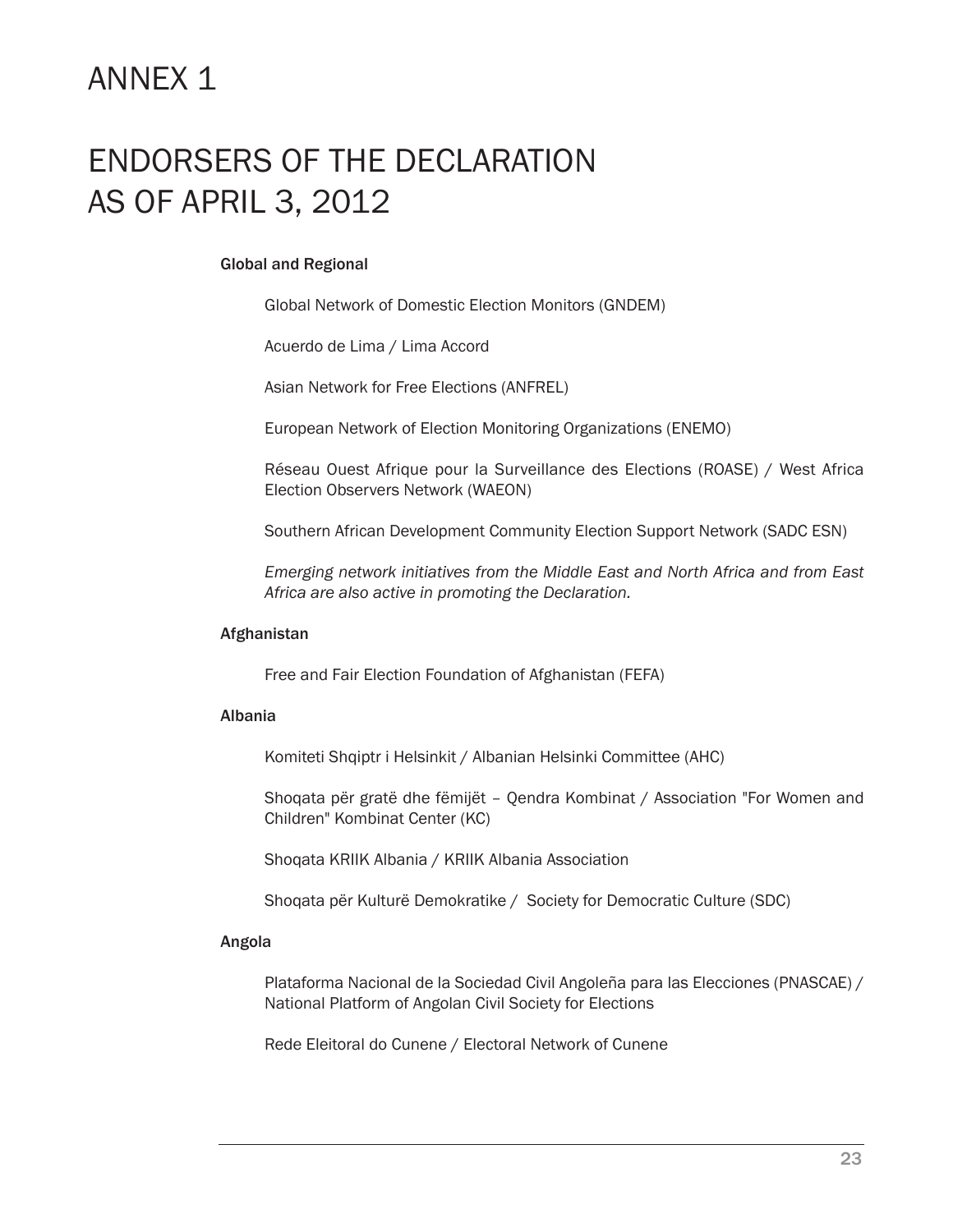# Argentina

Poder Ciudadano / Citizen Power

# **Armenia**

It's Your Choice (IYC)

#### Azerbaijan

Seckilarin Monitoringi va Demokratiyanın Tadrisi Markazi / Election Monitoring and Democracy Studies Center (EMDS)

# **Bahrain**

```
Bahrain Transparency Society (BTS) / الجمعية البحرينية للشفافية / Bahrain Transparency Society
```
# **Bangladesh**

Coordinating Council for Human Rights in Bangladesh (CCHRB)

Fair Election Monitoring Alliance (FEMA)

**Green Hill** 

Jatiya Nirbachon Parjabekkhon Parishad (JANIPOP) / National Election Observation Council

Odhikar

#### **Bolivia**

Bolivia Transparente (BT) / Transparent Bolivia

# **Bosnia and Herzegovina**

Centri civilnih inicijativa (CCI) / Centres for Civic Initiatives

#### **Burkina Faso**

Centre Afrika Obota - Burkina Faso (CAO-BF)

Collectif Devenons Citoyens (CDEC) / Let's Become Citizens Collective

Groupe d'Etudes et de Recherche sur la Démocratie et la Développement Economique et Social (GERDDES) / Research and Study Group on Democracy and Economic and Social Development

Ligue Pour la Défense de la Justice et de la Liberté (LIDEJEL) / Justice and Liberty Defense League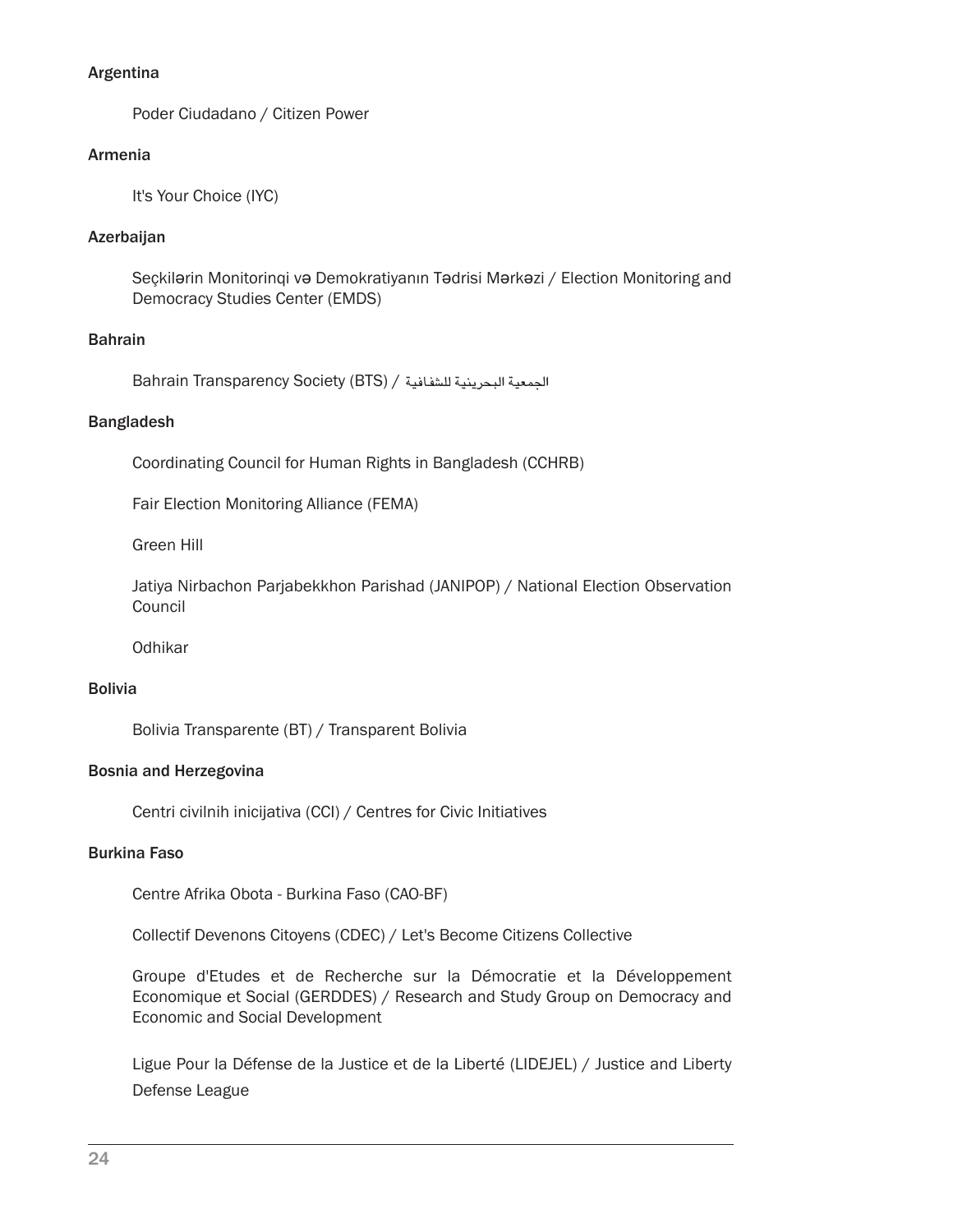Mouvement Burkinabé des Droit de l'Homme et des Peuples (MBDHP) / Burkinabe Movement for Human and Peoples' Rights

Mouvement Burkinabé pour l'Emergence de la Justice Sociale (MBEJUS) / Burkinabe Movement for the Emergence of Social Justice

Réseau des Organisations de la Société Civile pour le Développement (RESOCIDE) / Network of Civil Society Organizations for Development

#### Burundi

Coalition de la Société Civile pour le Monitoring Electoral (COSOME) / Civil Society Coalition for Election Monitoring

#### Cambodia

Committee for Free and Fair Elections in Cambodia (COMFREL)

Neutral and Impartial Committee for Free and Fair Elections in Cambodia (NICFEC)

#### Chile

Corporación PARTICIPA / Participate

#### Colombia

Misión de Observación Electoral (MOE) / Electoral Observation Mission

#### Côte d'Ivoire

Centre Féminin pour la démocratie et les droits humains en Côte d'Ivoire (CEFCI) / Women's Center for Democracy and Human Rights in Côte d'Ivoire

Club Union Africaine - Côte d'Ivoire (UACI) / African Union Club - Côte d'Ivoire

Coalition de Société Civile pour la Paix et le Developpement Démocratique en Côte d'Ivoire (COSOPCI) / Civil Society Coalition for Peace and Democratic Development in Côte d'Ivoire

Convention de la Société Civile Ivoirienne (CSCI) / Ivorian Civil Society Convention

Mouvement Ivoirien des Droits Humains (MIDH) / Ivorian Human Rights Movement

#### Croatia

GONG

#### Democratic Republic of the Congo

Réseau Gouvernance Economique et Démocratie (REGED) / Economic Governance and Democracy Network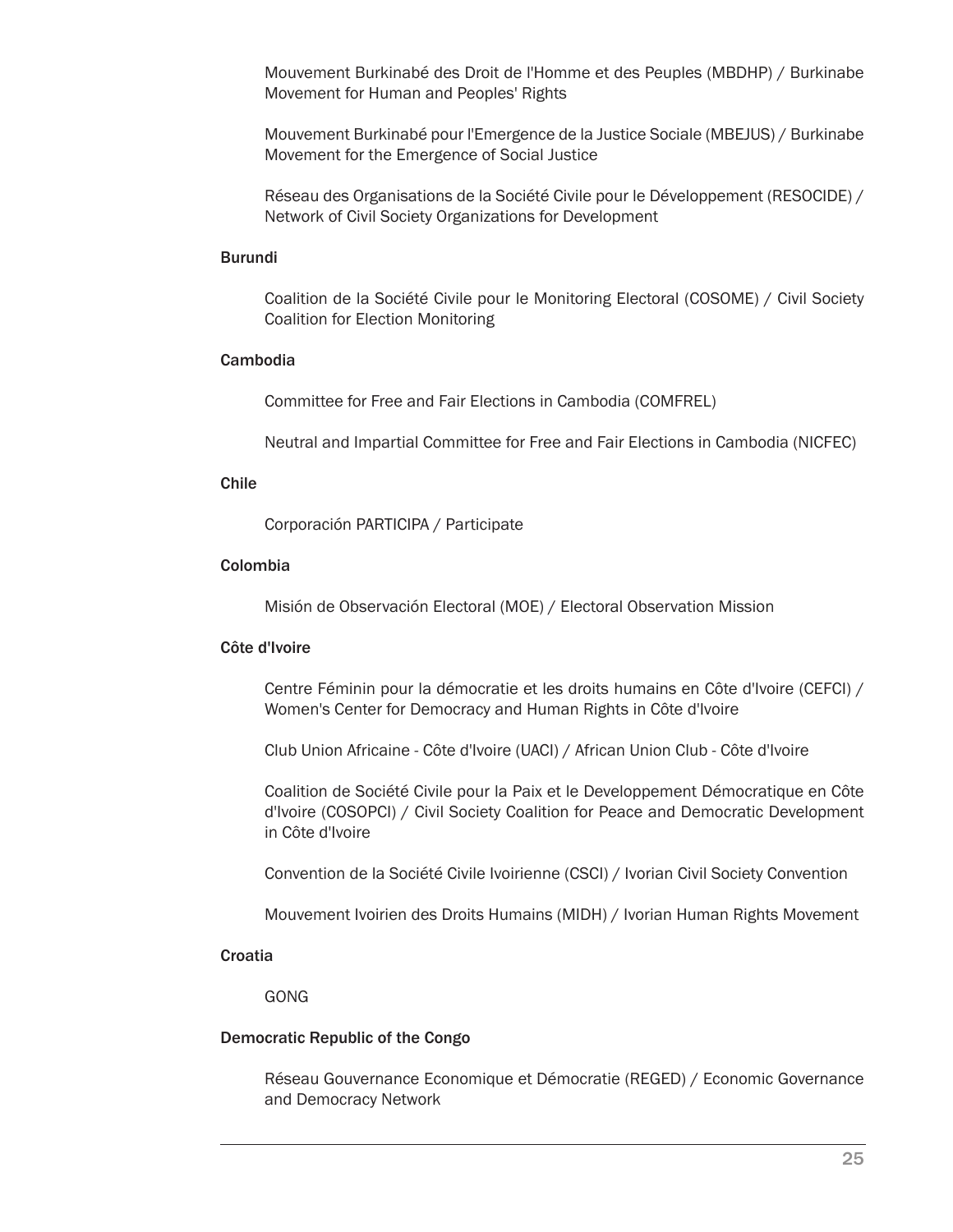#### **Dominican Republic**

Participación Ciudadana / Citizen Participation

#### Ecuador

Corporación Participación Ciudadana (CPC) / Citizen Participation

# Egypt

مركز دعم التنمية والتأهيل المؤسسي / Development & Institutionalization Support Center (DISC)

الجمعية المصرية لدعم التطور الديمقراطي / Egyptian Association for the Support of Democracy (EASD)

#### **El Salvador**

Iniciativa Social para la Democracia (ISD) / Social Initiative for Democracy

#### Georgia

Georgian Young Lawyers' Association (GYLA)

International Society for Fair Elections and Democracy (ISFED)

#### Ghana

Center for Democracy and Development Ghana (CDD)

Coalition of Domestic Election Observers (CODEO)

#### Guatemala

Acción Ciudadana (AC) / Citizen Action

Asociación para el Desarrollo, la Organizacion, Servicios y Estudios Socioculturales (DOSES) / Association for Sociocultural Development, Organization, Services and **Studies** 

Centro de Estudios de la Cultura Maya (CECMA) / Center for the Study of Mayan Culture

Facultad Latinoamericana de Ciencias Sociales (FLACSO) / The Latin American **School of Social Sciences** 

Instituto Centroamericano de Estudios Politicos (INCEP) / Central American Institute for Political Studies

Organismo Indígena para la Planificación del Desarrollo - Naleb' / Indigenous Organization for Development Planning - Naleb'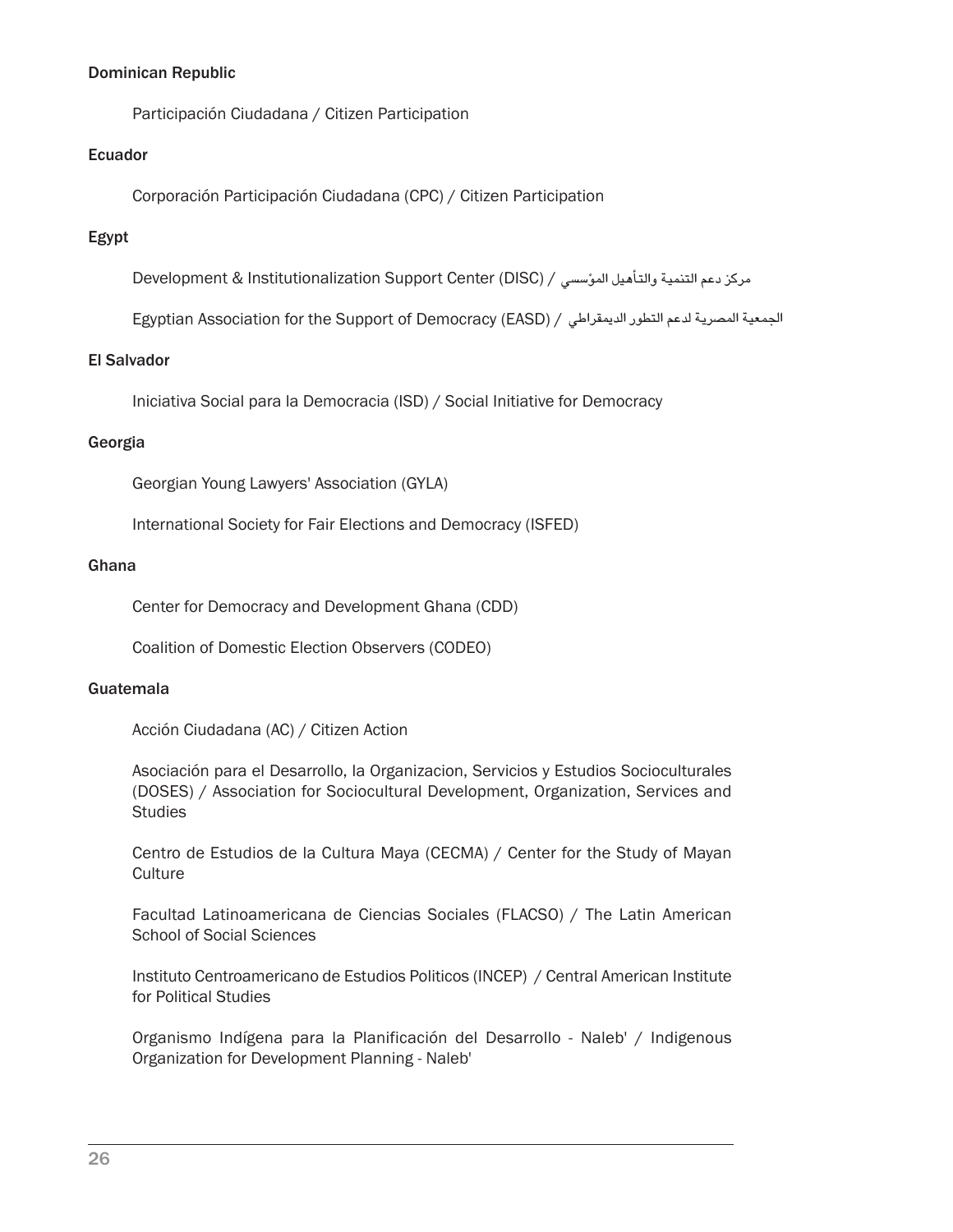#### Guinea

Consortium d'Observation des Elections (COE) / Consortium for Election Observation

Réseau Afrique Jeunesse de Guinée (RAJ-Gui) / Africa Youth Network of Guinea

#### Haiti

Conseil National d'Observation des Elections (CNO) / National Election Observation Council

#### Indonesia

Community for ACEH Resources Development (e-CARD)

Forum Himpunan Kelompok Kerja 30 (Pokja 30)

Lembaga Penelitian, Pendidikan dan Penerangan Ekonomi dan Sosial (LP3ES) / Institute for Social and Economic Research, Education and Information

#### Jordan

مركز الحياة لتنمية المجتمع المدنى / Al-Hayat Center for Civil Society Development

مركز المشرق الحديد للدراسات والأبحاث النوعية / Al-Mashreq Al-Jadid Center for Studies and Research

مركز القدس للدراسات السياسية / Al-Quds Center for Political Studies

مركز عمان لدراسات حقوق الإنسان / Amman Center for Human Rights Studies (ACHRS)

شبكة الانتخابات في العالم العربي / Election Network in the Arab World (ENAR)

المركز الوطني لحقوق الإنسان / National Center for Human Rights (NCHR)

#### Kazakhstan

Казахстанское международное бюро по правам человека и соблюдению законности / Kazakhstan International Bureau for Human Rights (KIBHR)

Общественный фонд "Либерти" / Public Foundation "Liberty"

Республиканская Сеть Независимых Наблюдателей (РСНН) / Republican Network of Independent Monitors (RNIM)

#### Kenya

Election Observation Group (ELOG)

Institute for Education in Democracy (IED)

National Council of Churches of Kenya (NCCK)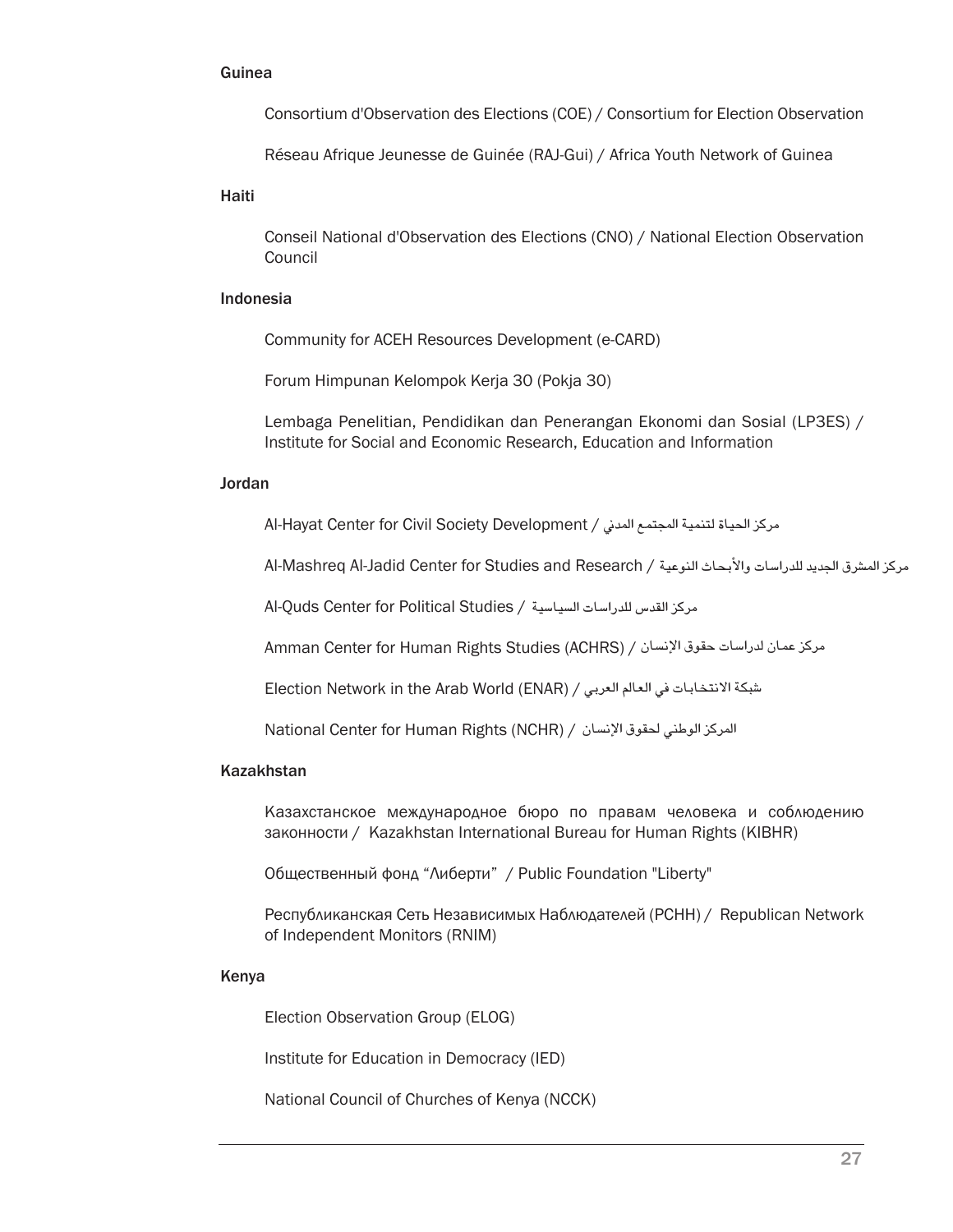#### Kyrgyzstan

Ассоциация «Таза Шайлоо» / Association "Taza Shailoo"

Коалиция за демократию и гражданское общество / Coalition for Democracy and **Civil Society** 

Правозащитный центр «Граждане против коррупции» / Human Rights Center "Citizens Against Corruption" (CAC)

Интербилим Эларалык Борбору / "Interbilim" International Centre

#### Lebanon

الجمعية اللبنانية من أجل ديمقراطية الإنتخابات / Lebanese Association for Democratic Elections (LADE)

#### Liberia

Liberia Democratic Institute (LDI)

National Youth Movement for Transparent Elections (NAYMOTE)

West Africa Network for Peacebuilding - Liberia (WANEP)

# Macedonia

Граѓанската асоцијација МОСТ / Citizen Association MOST

#### Madagascar

Comité Nationale d'Observation des Elections (KMF/CNOE) / National Committee for **Election Observation** 

#### **Malawi**

Catholic Commision for Justice and Peace (CCJP)

Centre for Human Rights and Rehabilitation (CHRR)

Malawi Electoral Support Network (MESN)

Public Affairs Committee (PAC)

#### **Malaysia**

Gabungan Pilihanraya Bersih dan Adil (BERSIH 2.0) / Coalition for Clean and Fair Elections

Malaysian Voters Union (MALVU)

National Institute for Electoral Integrity (NIEI)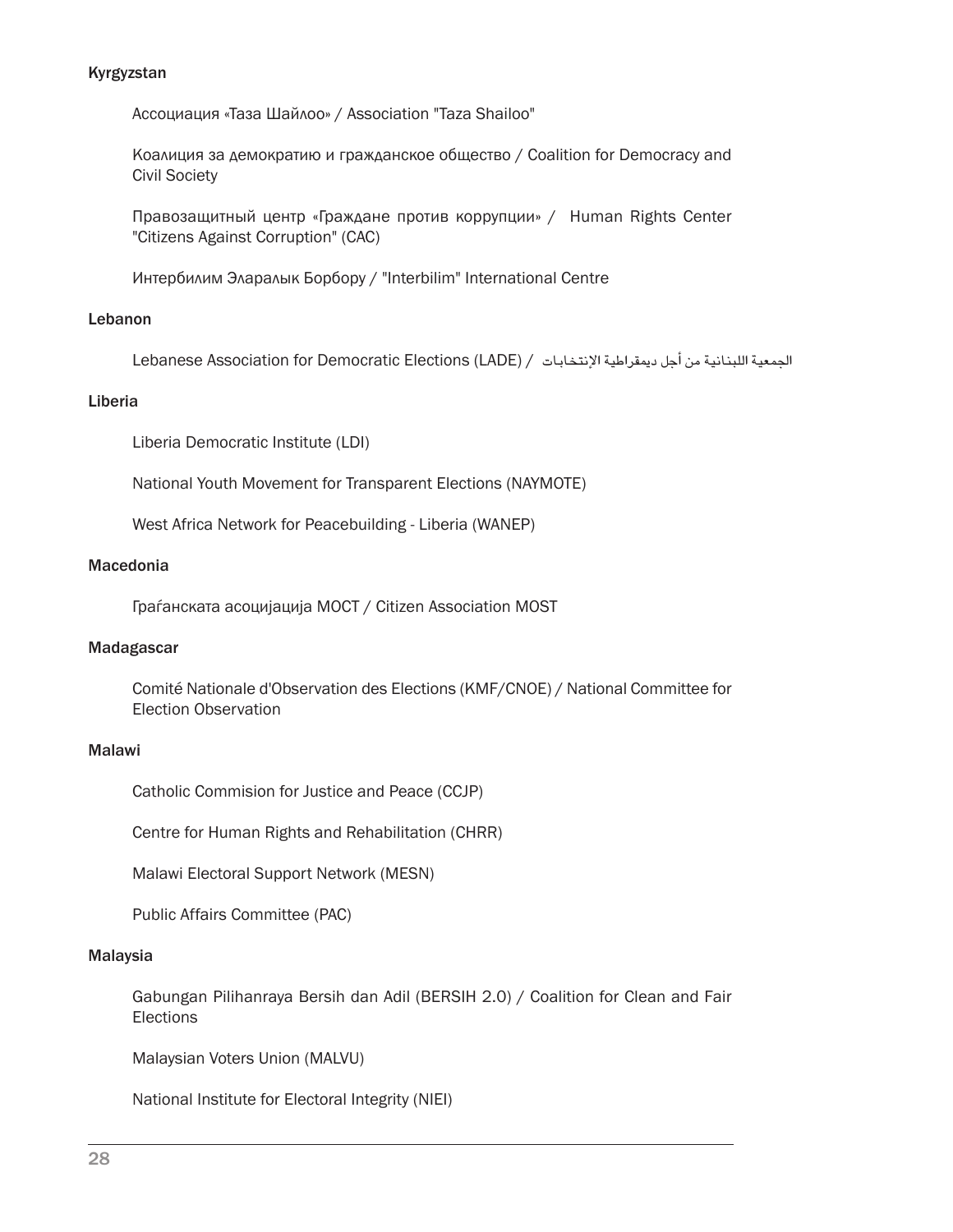#### Maldives

Transparency Maldives (TM)

# Mali

Association les Nouvelles Initiatives au Mali (ONG ANI-Mali) / Mali New Initiatives Association

Réseau d'Appui au Processus Electoral au Mali (APEM) / Mali Electoral Process Support Network

#### Mexico

Alianza Cívica (AC) / Civic Alliance

#### Moldova

Comitetul Helsinki pentru Drepturile Omului din Republica Moldova (CHDOM) / Helsinki Committee for Human Rights in Moldova

Asociația Promo-LEX / Promo-LEX Association

#### Mongolia

Нээлттэй Нийгэм Форум / Open Society Forum (OSF)

#### Montenegro

Centar za demokratiju i ljudska prava (CEDEM) / Center for Democracy and Human Rights

Centar za demokratsku tranziciju (CDT) / Center for Democratic Transition

#### Morocco

L'association Tanmia / Association Tanmia

Collectif Associatif pour l'Observation des Elections (CAOE) / Association for Election **Observation** 

Organisation Marocaine des Droits de l'Homme (OMDH) / Moroccan Organization for Human Rights

#### Mozambique

Observatório Eleitoral (OE) / Electoral Observatory

#### Nepal

Constituent Assembly Election Observation Joint Forum (CAEOF)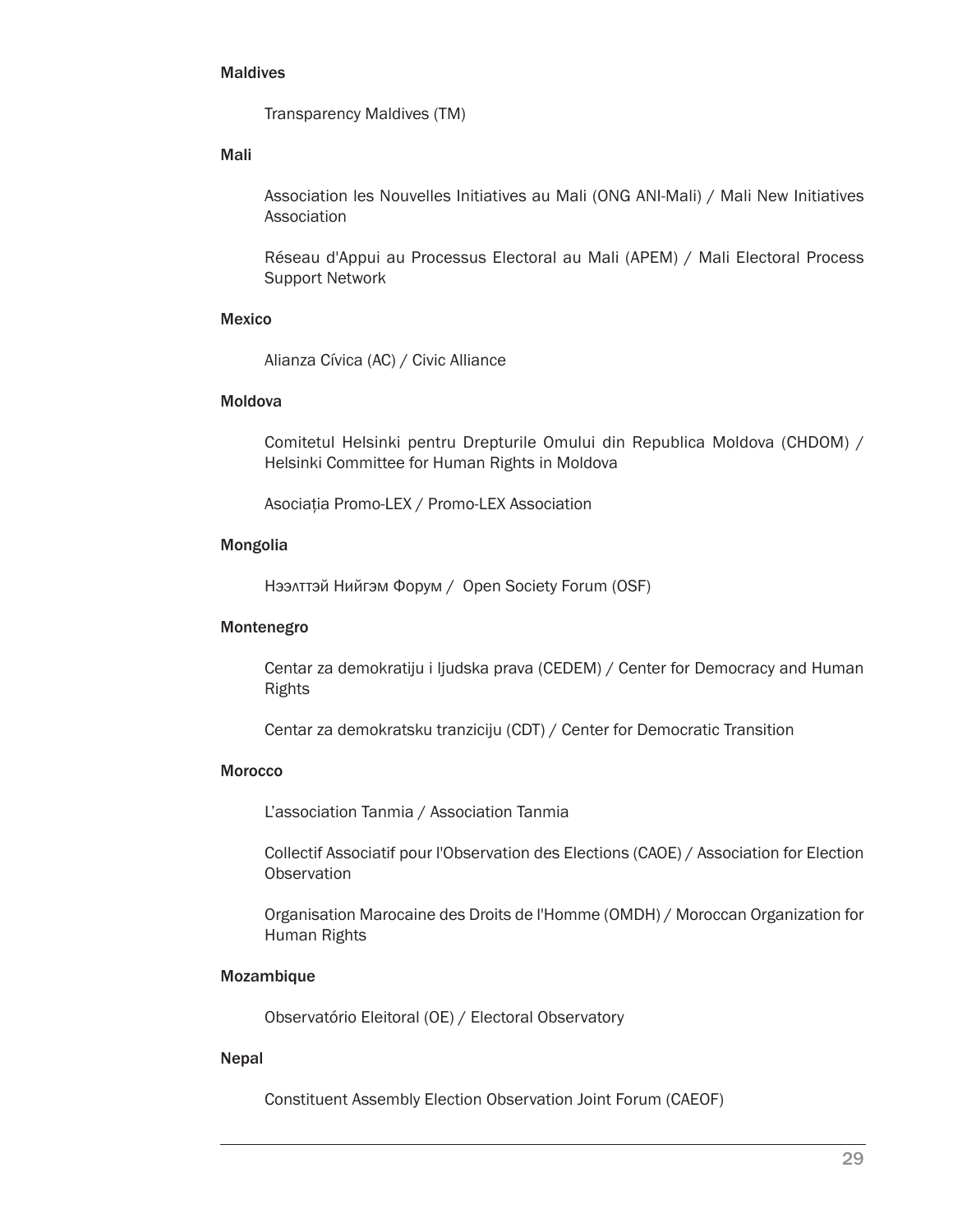Forum for Protection of Public Interest (Pro Public)

General Election Observation Committee (GEOC)

Good Governance Foundation (GGF)

National Election Monitoring Alliance (NEMA)

National Election Observation Committee (NEOC)

#### Nicaragua

Ética y Transparencia / Ethics and Transparency

# Niger

Association Nigérienne pour la Défense des droits de l'Homme (ANDDH) / Niger Association for the Defense of Human Rights

# Nigeria

Civil Liberties Organisation (CLO)

Institute of Human Rights and Humanitarian Law (IHRHL)

Justice Development and Peace/Caritas (JDP/C)

Transition Monitoring Group (TMG)

# Pakistan

Free and Fair Election Network (FAFEN)

Human Rights Commission of Pakistan (HRCP)

#### Panama

Justicia y Paz / Justice and Peace

#### Paraguay

DECIDAMOS, Campaña por la expresión ciudadana / We Decide, Campaign for Citizen Expression

# Peru

Transparencia Perú / Transparency Peru

#### **Philippines**

Institute for Political and Electoral Reform (IPER)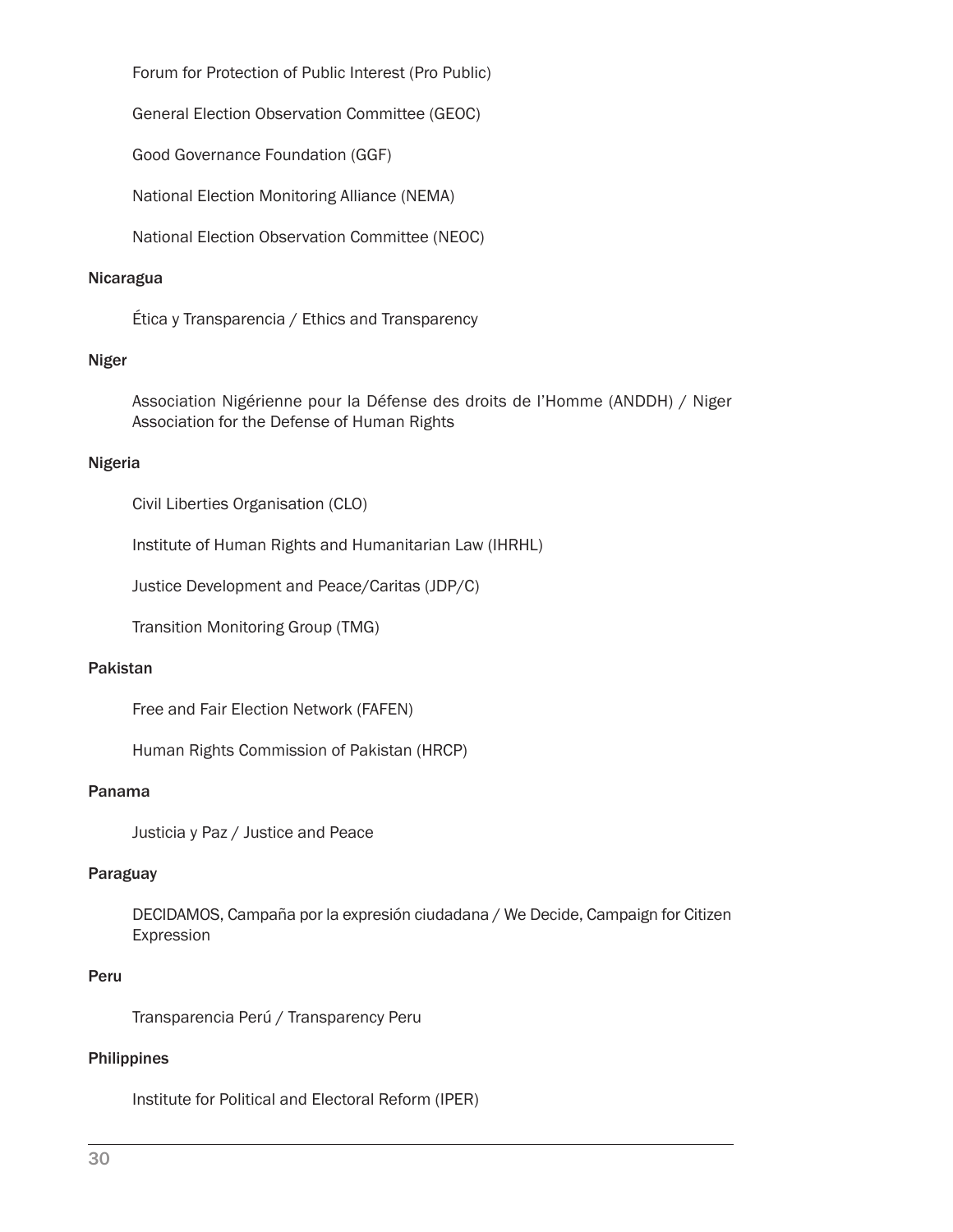Legal Network for Truthful Elections (LENTE)

National Citizens' Movement for Free Elections (NAMFREL)

# Romania

Asociatia Pro Democratia (APD) / Pro Democracy Association

Centrul pentru Resurse Civice / Civic Resource Centre

#### Russia

Ассоциация «ГОЛОС» / GOLOS Association

#### Senegal

Collectif des Organisations de la Société Civile pour les Elections du Sénégal (COSCE)/Collective of Civil Society Organizations for Elections in Senegal

Rencontre africaine pour la defense des droits de l'homme (RADDHO) / African Assembly for the Defense of Human Rights

#### **Serbia**

Centar za slobodne izbore i demokratiju (CeSID) / Center for Free Elections and Democracy

#### Sierra Leone

Council of Churches in Sierra Leone (CCSL)

National Election Watch (NEW)

#### Slovakia

MEMO 98

Občianske Oko / Civic Eye

# South Africa

Southern African Catholic Bishops' Conference (SACBC)

#### South Sudan

South Sudanese Network for Democracy and Elections (SuNDE)

#### Sri Lanka

Campaign for Free and Fair Elections (CAFFE)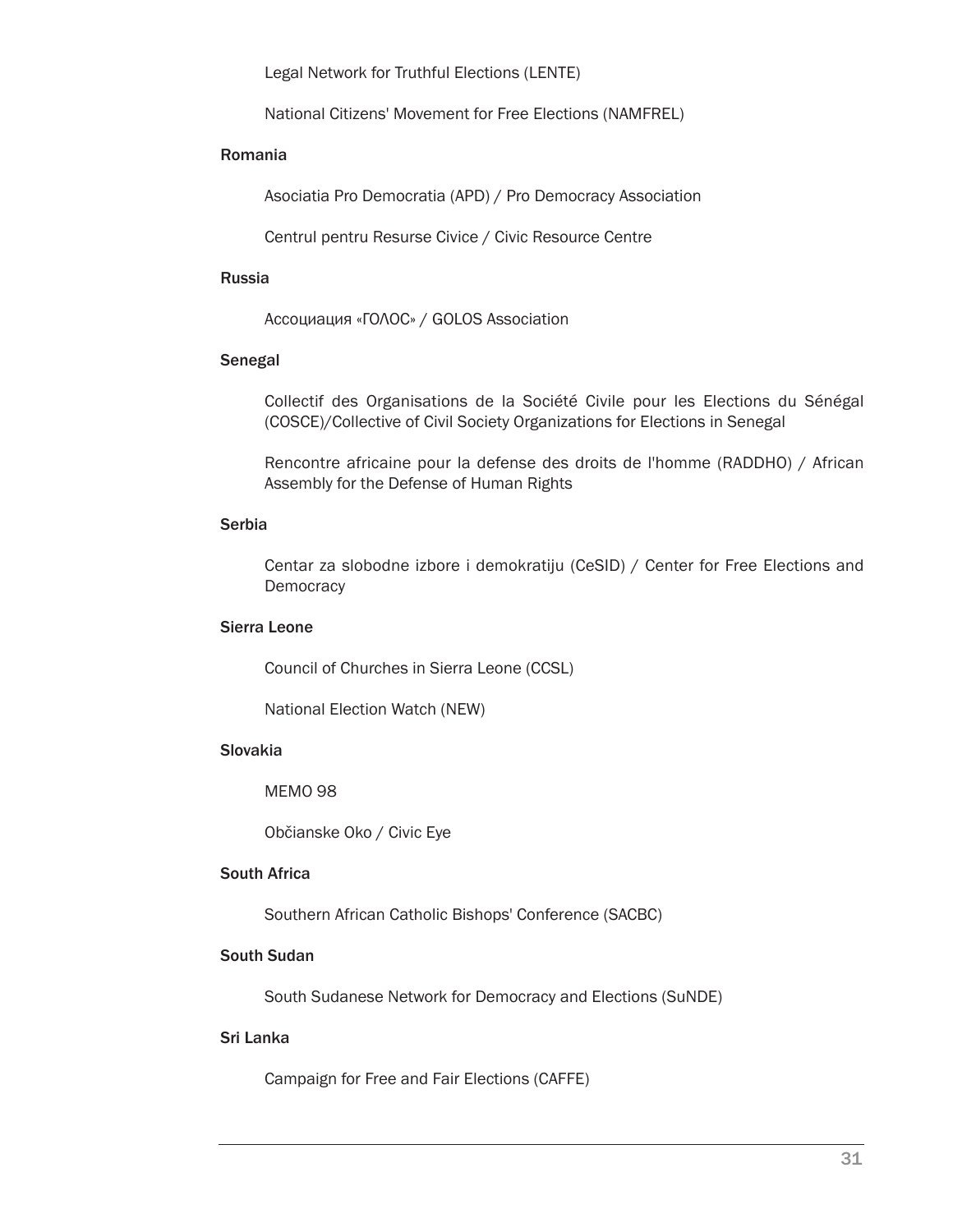Centre for Monitoring Election Violence (CMEV)

People's Action for Free and Fair Elections (PAFFREL)

# Sudan

Sudanese Group for Democracy and Elections (SuGDE)

#### **Thailand**

Open Forum for Democracy Foundation (Poll Watch)

# **Timor Leste**

Comissão Justiça E Paz / Justice and Peace Commission (JPC)

Observatório da Igreja Para Os Assuntos Socials (OIPAS) / Church Observatory for **Social Affairs** 

# **Togo**

Concertation Nationale de la Société Civile (CNSC) / National Congress of Civil Society

# **Tunisia**

l Watch Tunisia / أنا يقظ

Jeunesse Sans Frontières / شباب بلا حدود Jeunesse Sans Frontières

Ofiya Network / شبكة أوفياء

#### Uganda

Anti-Corruption Coalition of Uganda (ACCU)

Democracy Monitoring Group (DEMGroup)

Foundation for Human Rights Initiative (FHRI)

#### **Ukraine**

Комітет Виборців України (KBY) / Committee of Voters of Ukraine (CVU)

Громадянська мережа ОПОРА / Civil Network OPORA

# Venezuela

Fundacion Momento de la Gente (FMG) / The People's Moment Foundation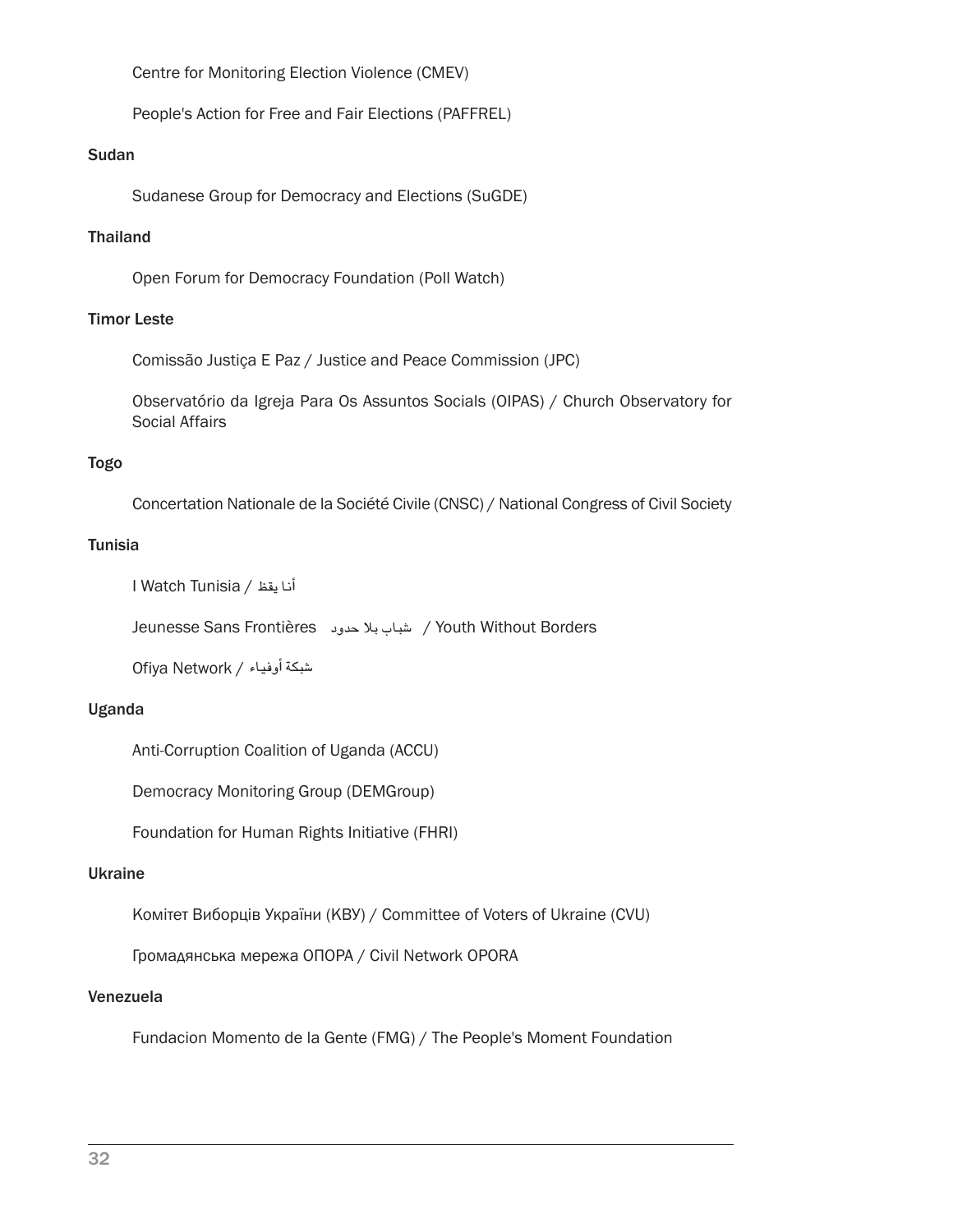#### West Bank / Gaza

Palestinian Centre for Human Rights (PCHR) / المركز الفلسطيني لحقوق الإنسان /

Yemen

جمعية الأمان لرعاية الكفيفات / Al-Aman Association for the Care of Blind Females

Brothers Association for Development and Social Peace (BADSP) / جمعية الإخاء للتنمية والسلم الأهلي

المنظمة الوطنية لتنمية المجتمع / National Organization for Developing Society (NODS)

National Youth Center (NYC) / المركز الوطني للشباب /

#### Zambia

Foundation for Democratic Process (FODEP)

South African Centre for Constructive Resolution of Disputes (SACCORD)

#### Zimbabwe

Media Monitoring Project Zimbabwe (MMPZ)

Zimbabwe Election Support Network (ZESN)

#### INTERNATIONAL SUPPORTERS OF THE DECLARATION AS OF APRIL 3, 2012

#### **Intergovernmental Organizations**

**Commonwealth Secretariat** European Parliament High Representative of the European Union for Foreign Affairs and Security Policy and Vice-President of the Commission International IDEA Organization of American States (OAS) Organization for Security and Co-operation in Europe, Office for Democratic Institutions and Human Rights (OSCE/ODIHR) **United Nations Secretariat Nongovernmental Organizations** The Carter Center

Center for Electoral Assistance and Promotion (CAPEL) Electoral Institute for Sustainable Democracy in Africa (EISA) Electoral Reform International Services (ERIS) International Foundation for Electoral Systems (IFES)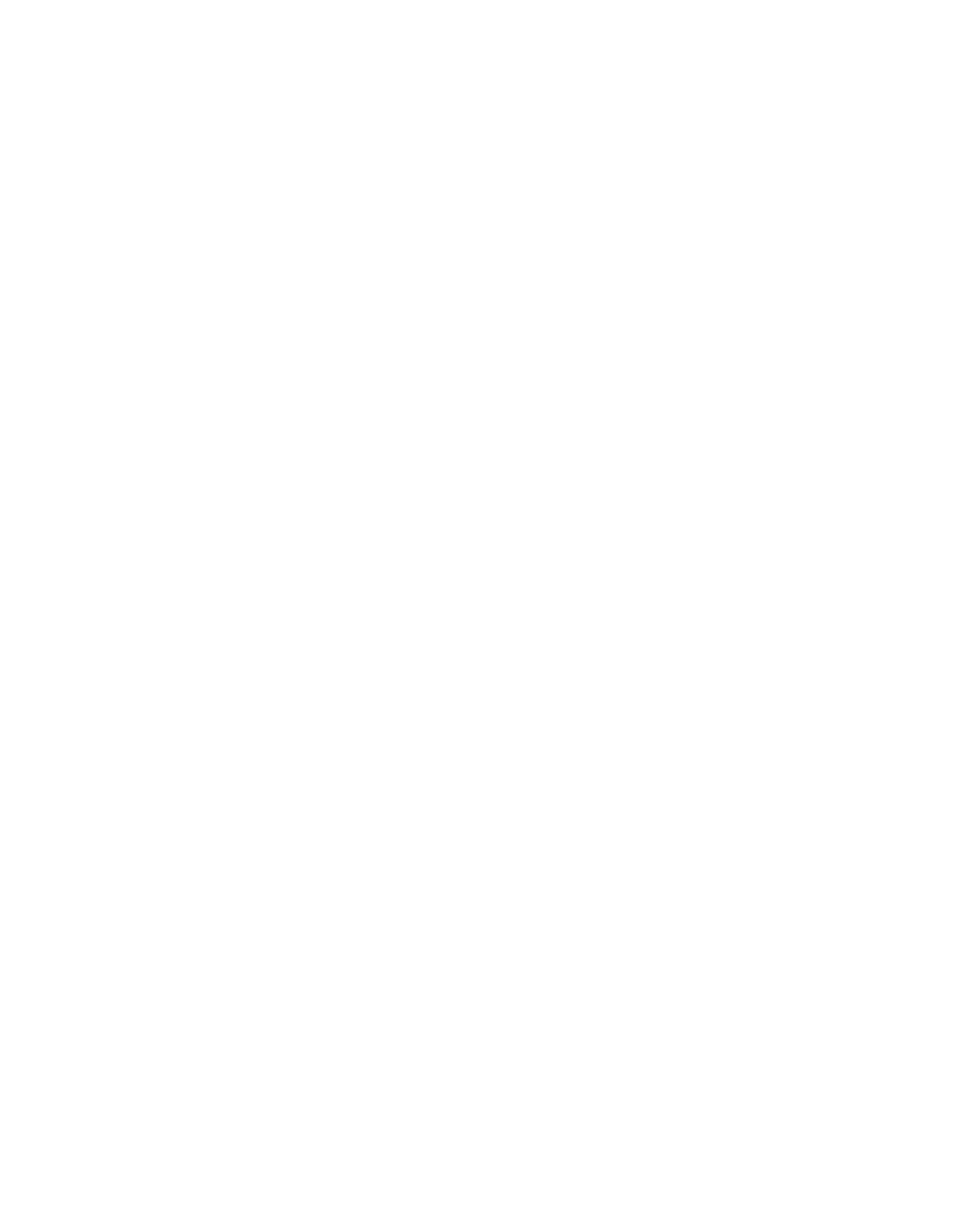# ANNEX 2

# NON-EXCLUSIVE LIST OF INTERNATIONAL DOCUMENTS RELEVANT TO NON-PARTISAN ELECTION OBSERVATION AND MONITORING BY CITIZEN ORGANIZATIONS

# Global

- Universal Declaration of Human Rights (1948)
- International Covenant on Civil and Political Rights (1966)
- International Convention on the Elimination of All Forms of Racial Discrimination (1965)
- Convention on the Elimination of All Forms of Discrimination Against Women (1979)
- Convention on the Political Rights of Women (1979)
- Convention Against Corruption (2003)
- Convention on the Rights of Persons with Disabilities (2006)
- Declaration on the Right and Responsibility of Individuals, Groups and Organs of Society to Promote and Protect Universally Recognized Human Rights and Fundamental Freedoms ("Declaration on human rights defenders"; UN Doc: A/RES/53/144; 8 March 1999)
- General Comment 25: The right to participate in public affairs, voting rights and the right to equal access to public service (Art. 25), UN Human Rights Committee Re: Article 25 of the International Covenant on Civil and Political Rights (12 July 1996)
- UN Committee on the Elimination of Discrimination against Women, General Recommendation 23 on Political and Public Life (1997)
- Guiding Principles on Internal Displacement (UN Doc.E/CN.4/1998/53/Add.2)
- Declaration on Criteria for Free and Fair Elections of the Inter-Parliamentary Union (1994)
- Declaration of Principles for International Election Observation and Code of Conduct for International Election Observers (27 October 2005)

# Africa – Including AU, ECOWAS and SADC

# *African Union*

- African Charter on Human and Peoples' Rights (1981)
- Protocol to the African Charter on Human and Peoples' Rights on the Rights of Women in Africa (2003)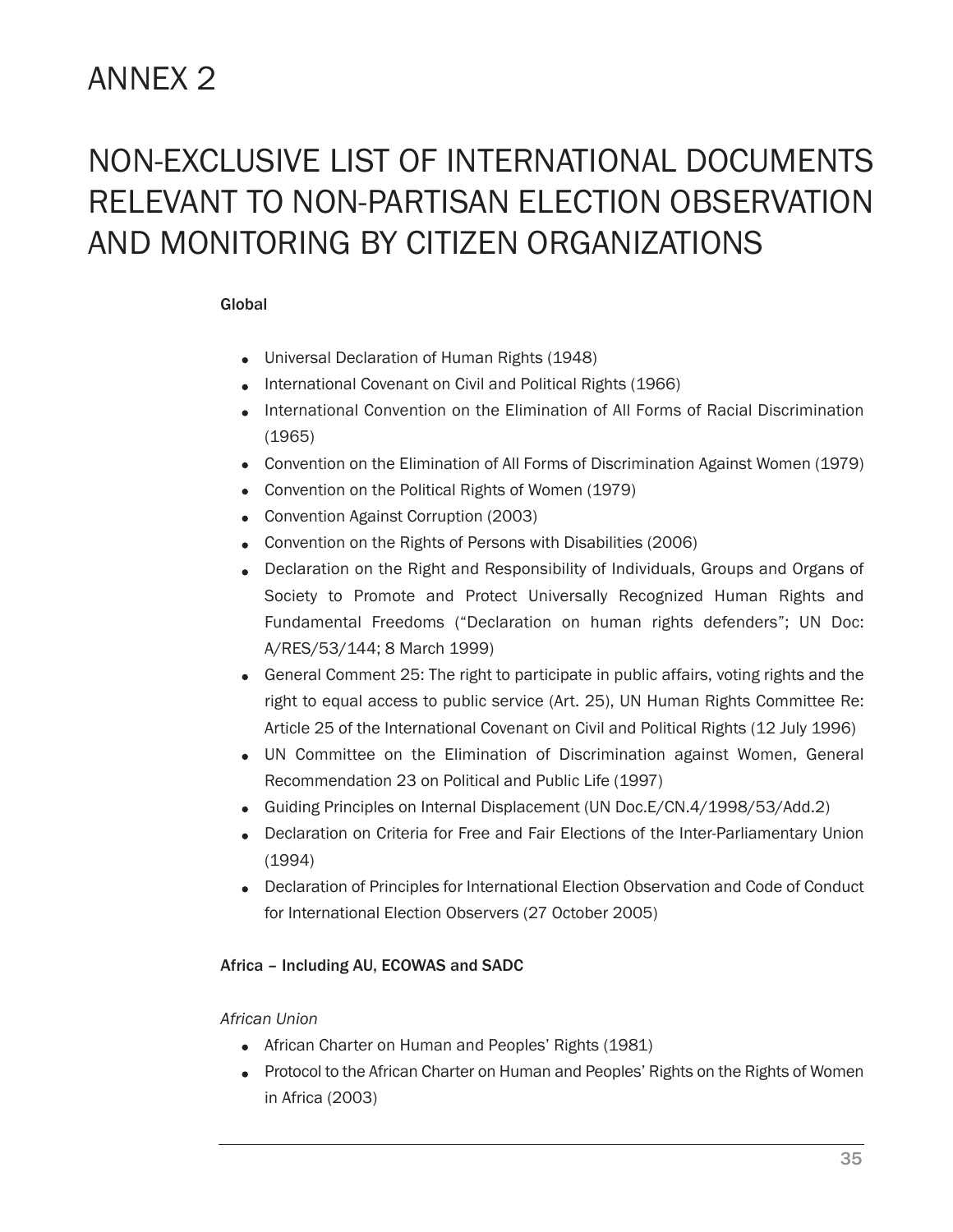- African Charter on Democracy, Elections and Governance (2007)
- African Union Convention on Preventing and Combating Corruption (2003)
- Convention for the Protection and Assistance of Internally Displaced Persons in Africa (2009 – Kampala Convention, not yet entered into force)
- Organization of African Unity [African Union] Declaration on the Principles Governing Democratic Elections in Africa (2002)
- New Partnership for Africa's Development (NEPAD) Declaration on Democracy, Political, Economic and Corporate Governance (2002)

# *Economic Community of West African States*

Economic Community of West African States (ECOWAS) Protocol on Democracy and Good Governance Supplementary to the Protocol Relating to the Mechanism for Conflict Prevention, Management, Resolution, Peacekeeping and Security (2001)

# *Southern Africa Development Community*

- Southern African Development Community (SADC) Principles and Guidelines Governing Democratic Elections (2004)
- Norms and Standards for Elections in the SADC Region adopted by the Southern Africa Development Community Parliamentary Forum (2001)
- Principles for Election Management, Monitoring and Observation in the SADC Region (6 November 2003, Johannesburg, South Africa; Electoral Commissions Forum and Electoral Institute of Southern Africa - EISA)

# The Americas

- American Convention on Human Rights (1969)
- American Declaration of the Rights and Duties of Man (1948)
- Inter-American Convention on Granting of Political Rights of Women (1948)
- Inter-American Convention against Corruption (1996)  $\bullet$
- Inter-American Democratic Charter (2001)

#### Asia

- Charter of the Southeast Asian Nations (ASEAN 2007)
- Terms of Reference of ASEAN Intergovernmental Commission on Human Rights (AICHR) (23 October 2009 – Cha-am Him Declaration on Inauguration of the AICHR)
- Vision of a Blueprint for ASEAN Democracy Free and Fair Elections by ANFREL (25-26 February 2009, Cha-am, Thailand)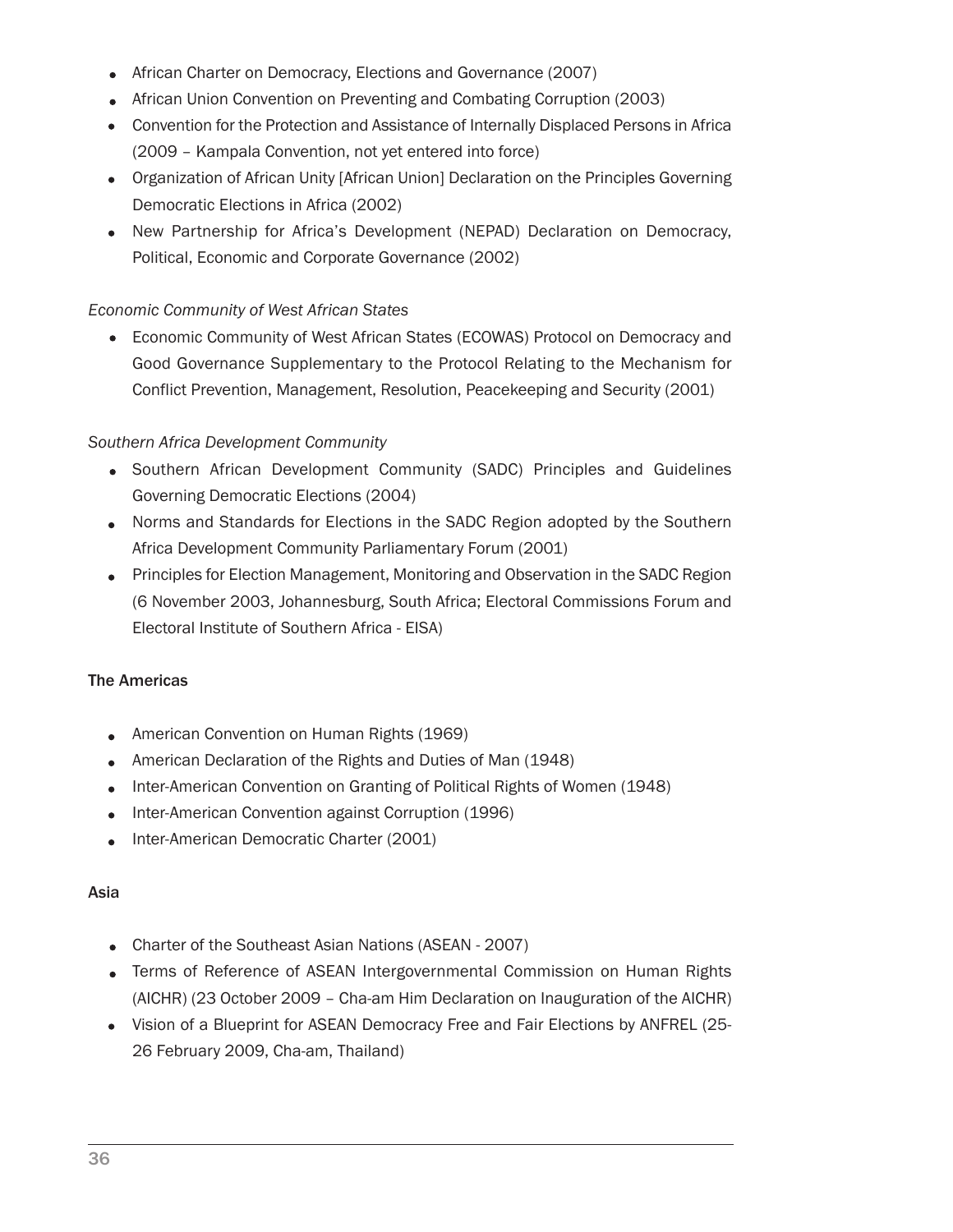# *Council of Europe*

- [European] Convention for the Protection of Human Rights and Fundamental Freedoms (1950, as amended by Protocol 14, entered into force 1 June 2010)
- [First] Protocol to the [European] Convention for the Protection of Human Rights and Fundamental Freedoms (1952)
- Framework Convention for the Protection of National Minorities (1995)
- European Charter of Local Self-Government (1985)
- European Commission on Democracy through Law (Venice Commission) Code of Good Practice in Electoral Matters (2002)

# *European Union*

- Charter of Fundamental Rights of the European Union (2000)
- Cotonou Agreement between the EU and the African, Caribbean and Pacific States (ACP) (2000)

# *Organization for Security and Cooperation in Europe*

- Document of the Copenhagen Meeting of the Conference on the Human Dimension of the CSCE [OSCE] (29 June 1990, Copenhagen, Denmark)
- Organization for Security and Cooperation in Europe (OSCE) Charter of Paris for a New Europe (1990)

# *Commonwealth of Independent States*

- Convention of the Commonwealth of Independent States on Human Rights and Fundamental Freedoms (1995)
- Convention on the Standards of Democratic Elections, Equal Rights and Freedoms of the Member States of the Commonwealth of Independent States (2002)

# The Commonwealth

- Declaration of Commonwealth Principles (1971)
- The Harare Commonwealth Declaration (1991)
- Millbrook Commonwealth Action Programme on the Harare Declaration (1995)

# The League of Arab States and The Islamic Conference

- Arab Charter on Human Rights, League of Arab States (2004)
- Cairo Declaration on Human Rights in Islam, Islamic Conference (1990)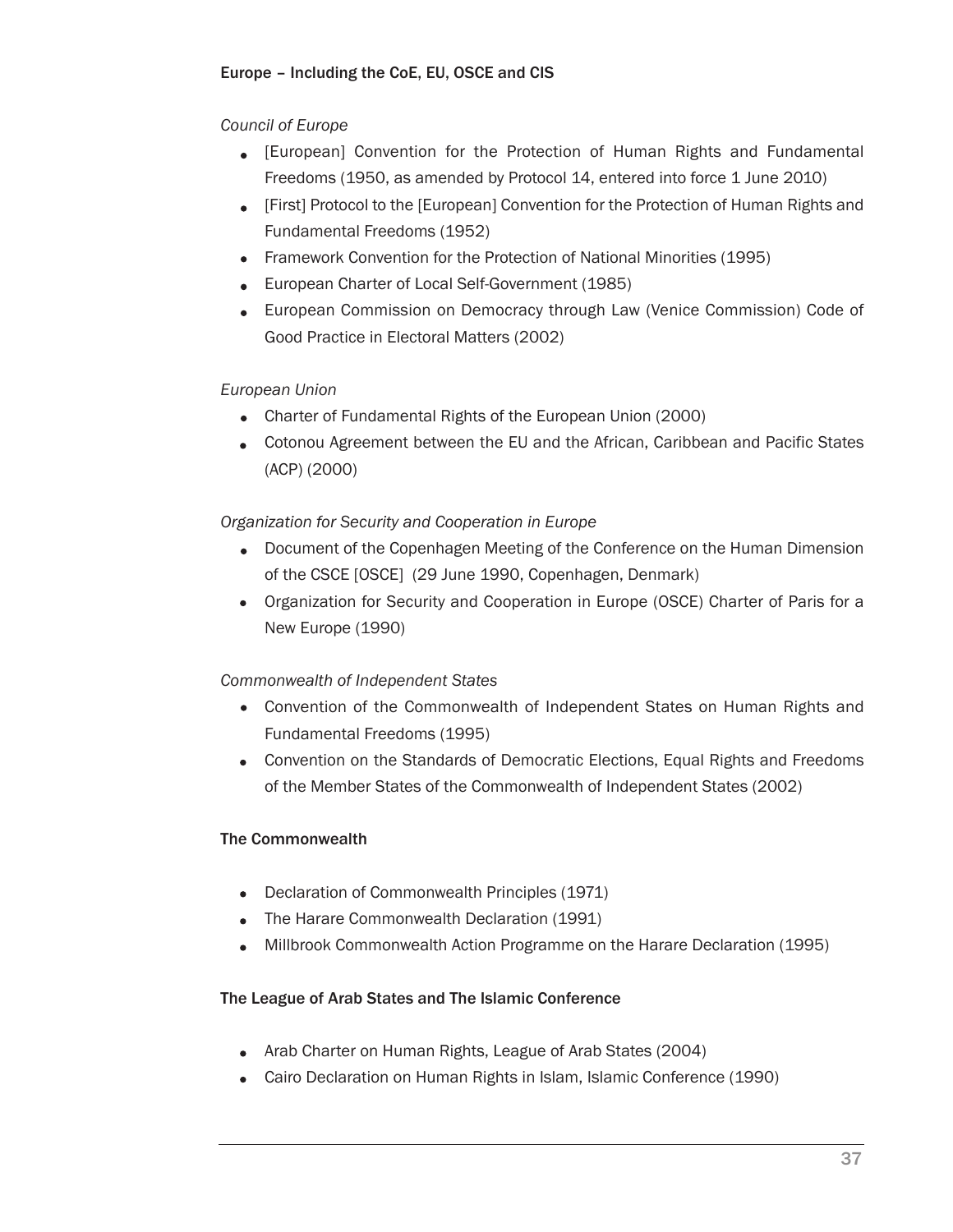# Other Relevant Documents

- The Zagreb Commitments to a Common Approach to Domestic Election Observation in the OSCE Region (29 June 2003, Zagreb, Croatia)
- Conference Declaration of the European Domestic Observer Forum (23 June 2003, Zagreb, Croatia)
- Draft Declaration of Principles for Domestic Election Observation (29 January 2009, by the Free and Fair Election Network – FAFEN, Pakistan)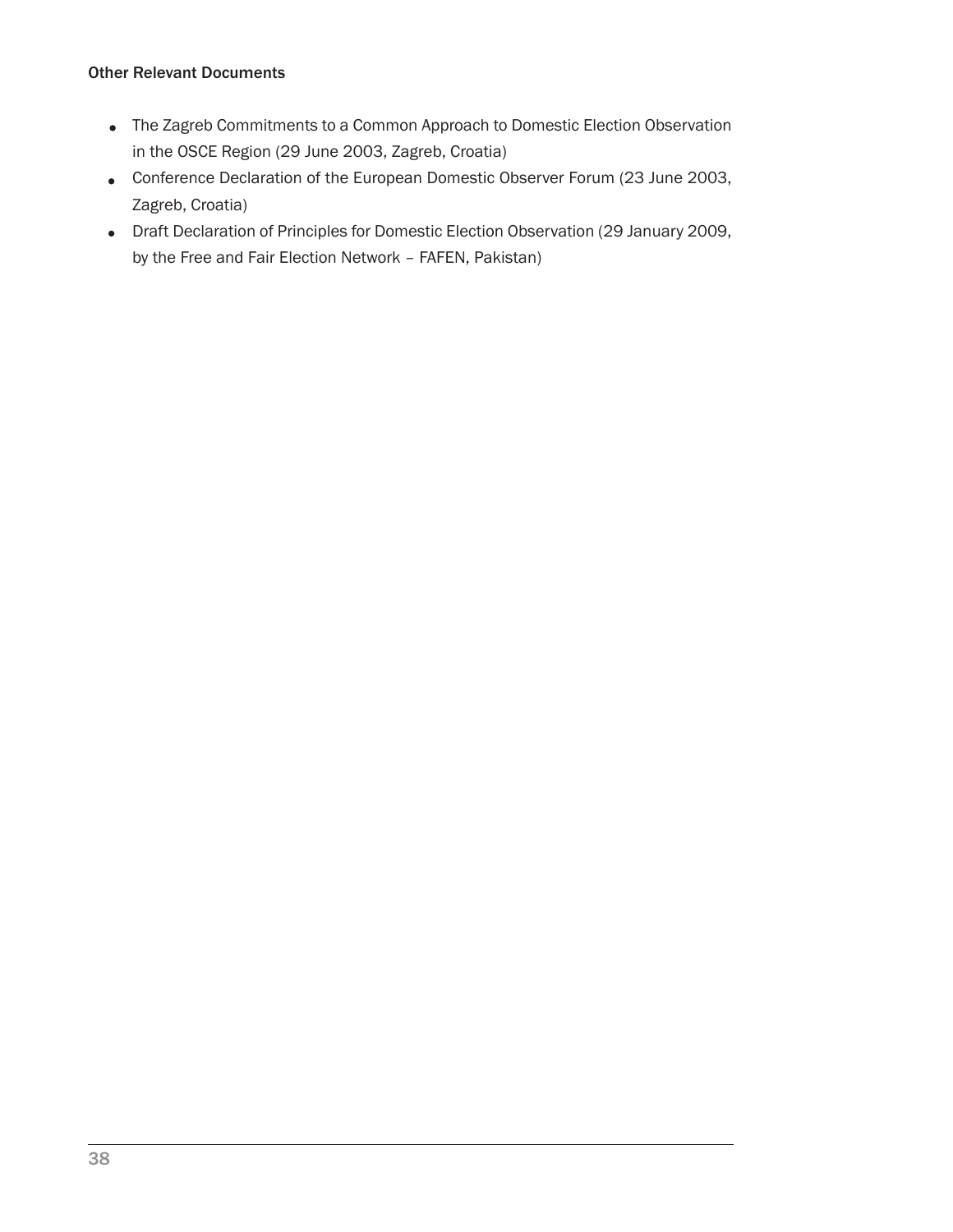# ACKNOWLEDGEMENTS

This Declaration of Global Principles for Non-partisan Election Observation and Monitoring by Citizen Organizations and Code of Conduct for Non-partisan Citizen Election Observers and Monitors is the product of a process initiated through the Global Network of Domestic Election Monitors (GNDEM) and facilitated by the National Democratic Institute (NDI) and the UN Electoral Assistance Division (UNEAD). The process included representatives from the existing regional networks of domestic non-partisan domestic election monitoring organizations and initiatives to develop such networks where they did not yet exist formally.

The representatives formed a Draft Development Group that reviewed a considerable body of preparatory materials, including relevant treaties and regional charters, declarations and other documents and the 2005 Declaration of Principles for International Election Observation and its accompanying code of conduct. The Draft Development Group then met in Johannesburg, South Africa, on 24-25 May 2010, and subsequently produced the 25 May 2010 Johannesburg Draft Declaration of Principles for Non-partisan Election Observation by Citizen Organizations and Code of Conduct for Non-partisan Citizen Election Observers and Monitors (Draft Declaration). The meeting was co-hosted by the Southern Africa Development Community Election Support Network (SADC-ESN), GNDEM and NDI.

The Draft Declaration was then circulated to all 125 members of GNDEM at that time for comments and proposed changes. Each regional network of domestic election monitors distributed the Draft Declaration to its members, while GNDEM distributed it to GNDEM members that are not part of a regional network. The respective networks collected and consolidated comments and the Draft Development Group reviewed all comments, evaluated them and made appropriate changes to the Draft Declaration. The revised text was considered by the representatives of the networks and consensus was reached on the final text.

Members of the GNDEM Draft Development Group included:

#### Africa

Steve Duwa and Aloisious Nthenda, from the Malawi Electoral Support Network (MESN), represented the SADC-ESN. MESN is the present rotating chair of the SADC-ESN which comprises non-partisan citizen election observation and monitoring organizations from the 14 SADC countries.

Barbra Nyangairi and Rindai Chipfunde Vava, from the Zimbabwe Election Support Network (ZESN), which serves as the secretariat for the SADC-ESN, also represented the SADC-ESN.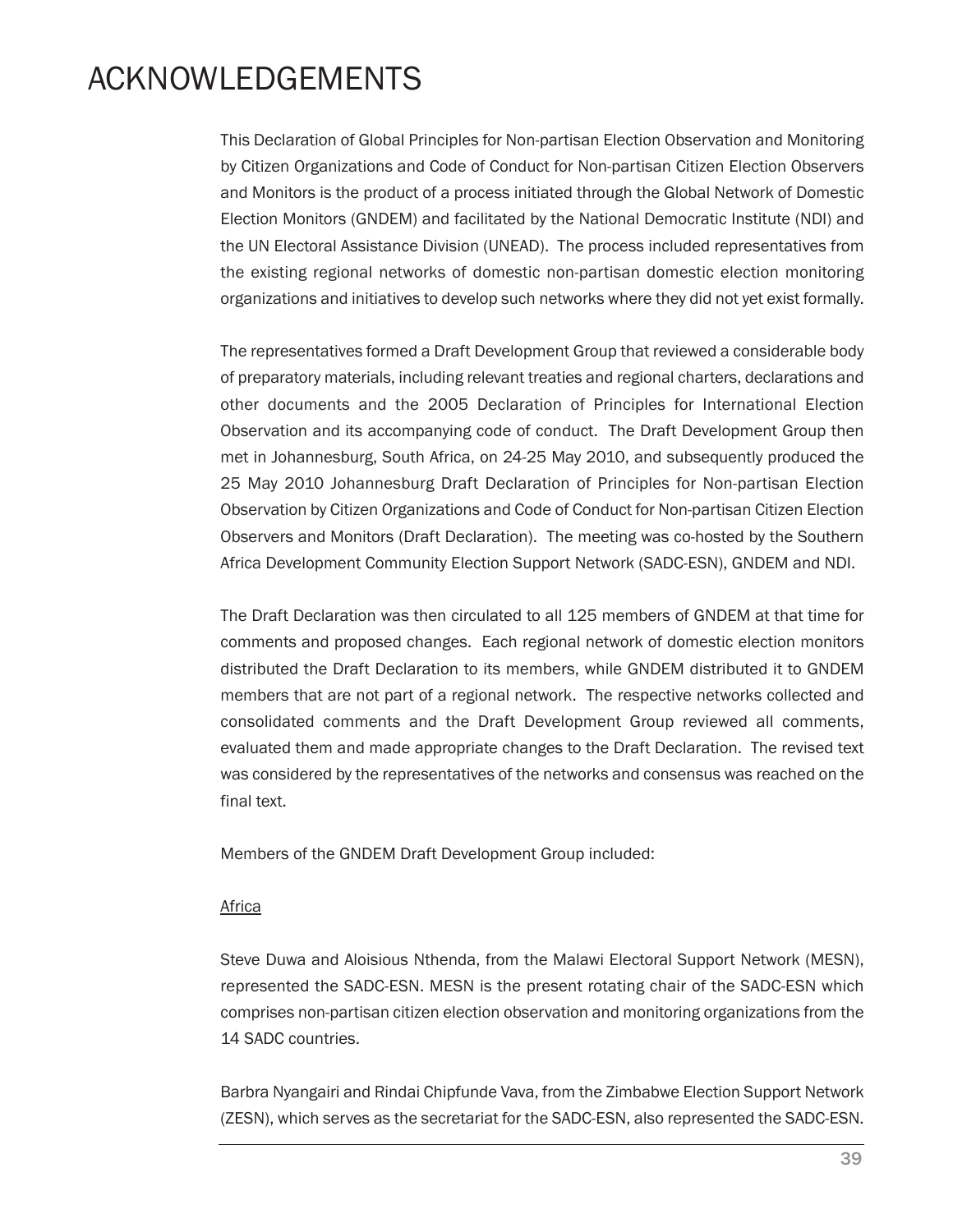Kojo Asante represented the Ghana Center for Democratic Development/Coalition of Domestic Election Observers (CODEO), which conducts non-partisan election observation and monitoring in Ghana and was involved in developing a network of non-partisan election observation and monitoring organizations in West Africa. This initiative developed into the West Africa Election Observers Network (WAEON) comprising member organizations from 11 countries from West Africa.

Peter Aling'o represented the Institute for Education in Democracy (IED), which conducts non-partisan election observation and monitoring in Kenya and is involved in encouraging the development of a network of non-partisan election observation and monitoring organizations in the Horn and East Africa.

# Asia

Sanjay Gathia and Damaso G. Magbual, from Thailand and the Philippines, respectively, represented the Asian Network for Free Elections (ANFREL), which comprises 21 nonpartisan election observation and monitoring organizations across Asia.

# Europe and Eurasia

Darko Aleksov, Secretary General of the European Network of Election Monitoring Organizations (ENEMO) and Executive Director of Citizen Association MOST of Macedonia, represented ENEMO; ENEMO comprises 22 non-partisan domestic election monitoring organizations from Central and Eastern Europe and Eurasia.

# Latin America and the Caribbean

Emmy Dekker and Percy Medina, from the Peruvian non-partisan election observation organization Transparencia, represented the Acuerdo de Lima network of 18 non-partisan election observation organizations in Latin America and the Caribbean, plus NDI and the Center for Electoral Assistance and Promotion/Centro de Asesoría y Promoción Electoral (CAPEL).

# The Middle East

Nabil Hassan represented the Lebanese Association for Democratic Elections (LADE), which conducts non-partisan election observation in Lebanon and is involved in developing a network of non-partisan election monitoring organizations in the Middle East and North Africa.